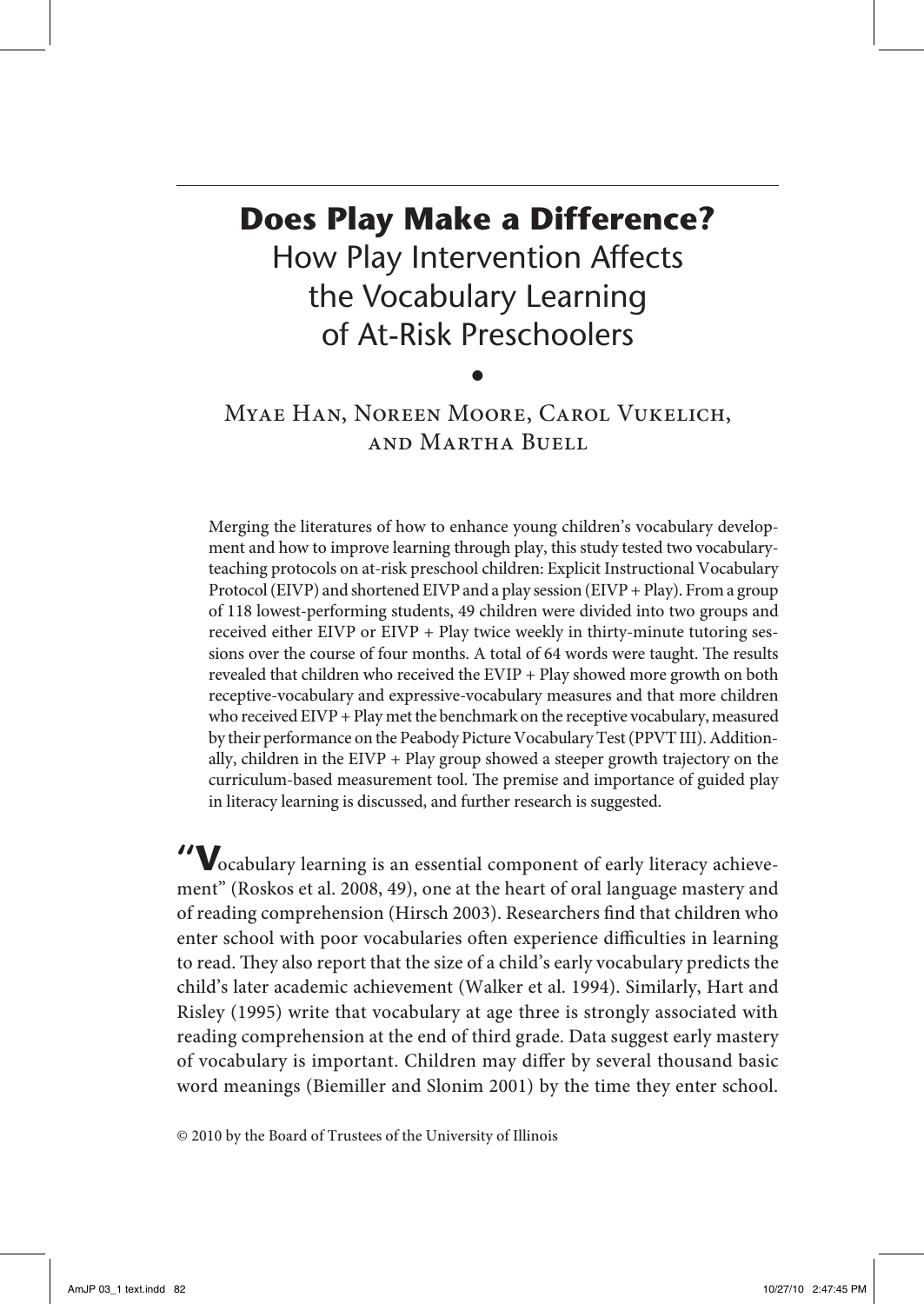When children begin school with such large diferences in vocabulary, the gap usually never closes and, in fact, it often widens.

Although we have a good idea of the importance of developing a wide vocabulary early, we are less clear about how to best teach vocabulary to young children. Most current vocabulary teaching strategies focus on developing the vocabulary of children in kindergarten through eighth grade. Few vocabulary teaching strategies are aimed at children under fve years old, mainly because we think of vocabulary growth in children of this age as only one component in their developing language skills (Yang 2006). We need studies that explore the efficacy of teaching vocabulary to young children to make sure our earlychildhood programs are research based. To develop efective strategies, researchers must consider not only the vocabulary literature but also the literature on early-childhood development.

According to the National Association for the Education of Young Children (NAEYC 2009a), any instruction for young children ought to consider the children's ages and their developmental progress. NAEYC recognizes that play is a central component of developmentally appropriate practice (Bredekamp and Copple 1997) and a vehicle for developing language, cognition, and social competence. Tus, the literature on play has the potential to provide guidance for early vocabulary instruction.

Play is critical for developing the oral language skills children need to learn how to read (Bergen and Mauer 2000). Researchers discovered that children at play ofen use higher forms of language than normal (Bruner 1982; Wells 1983; Johnson, Christies, and Wardle 2005). For example, Bruner (1983) found that "the most complicated grammatical and pragmatic forms of language appear frst in play activity" (65). Other researchers have shown that when children learn through play, it stimulates their language development (Bransford, Brown, and Cocking 2000; Bransford et al. 2006; Bredekamp 1997; Shonkof and Phillips 2000; Sawyer 2006). We discuss these studies more fully later in this article.

Strong evidence suggests that time for play has been dramatically reduced unfortunately, we think—in present-day early-childhood classrooms (Zigler and Bishop-Joseph 2004, 2006; Bodrova and Leong 2003; Brandon 2002; Johnson 1998). Howes and Wishard (2004) report that pretend play among four- and fve-year-olds in preschools has dropped dramatically in recent years. In 1982 pretend play accounted for 41 percent of the youngsters' time in preschool; by 2002 they engaged in pretend play with others only 9 percent of the time. Some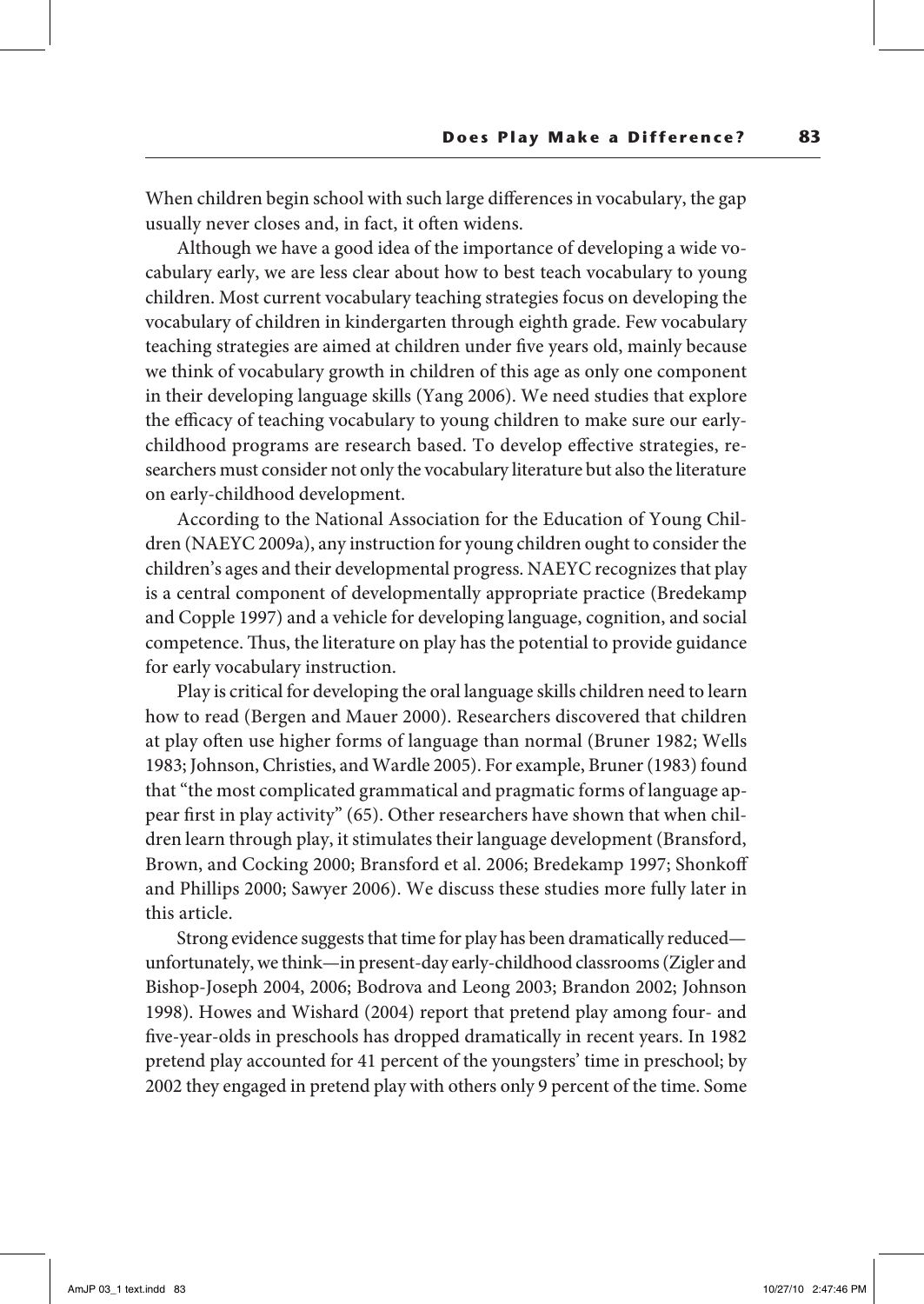attribute the decrease in play in early-childhood classrooms to an emphasis on early literacy programs recommended by the National Reading Panel (2000), the Bush administration's Good Start, Grow Smart (2002) initiative, and the 2007 reauthorization of the federal Head Start program. These advocated literacy instruction founded on scientifcally based reading research strategies. Scientifcally based reading research calls for explicit, systematic, and direct instruction for teaching early literacy skills (National Reading Panel 2000; National Early Literacy Panel 2008). Since play, by its very nature, is ofen not explicit, nor systematic, nor direct, it has not been considered a scientifc method for teaching early literacy skills. Moreover, given this national climate, play ofen gets replaced by lessons targeted at developing literacy skills in preschool and kindergarten (Zigler and Bishop-Josef 2004). However, in early-childhood classrooms, academic learning and play are not mutually exclusive. NAEYC's recent statement (2009b) cautions educators: "Rather than diminishing children's learning by reducing the time devoted to academic activities, play promotes key abilities that enable children to learn successfully" (2).

Extensive research suggests that children beneft from both unstructured play and from teacher-guided play (Johnson et al. 2005; Van Hoorn et al. 2003). Specialists defne guided play as play structured to teach academic skills and concepts (Roskos, Tabors, and Lenhart 2004). Guided play has tremendous potential for language and literacy learning. Guided play can include direct participation of adults (Van Hoorn et al. 2003). Though adults have goals or targets they hope to meet through such play, they must also remain sensitive and responsive to children's behaviors (Christie and Enz 1992; Christie and Roskos 2006). However, the efficacy of using guided play in teaching language skills has not been fully tested.

## **What We Know about Vocabulary Learning and Teaching**

Young children learn words rapidly through a process called fast mapping as well as through word association, as when, for example, adults explicitly link spoken words with concrete referents (Bloom 2001). At the same time, children use both linguistic and nonlinguistic cues to learn more complex words (adverbs, adjectives, and articles) that occur in speech. The size of children's vocabularies supports the development of decoding skills, provides linguistic information (sounds, rhymes, and meanings) to map onto printed words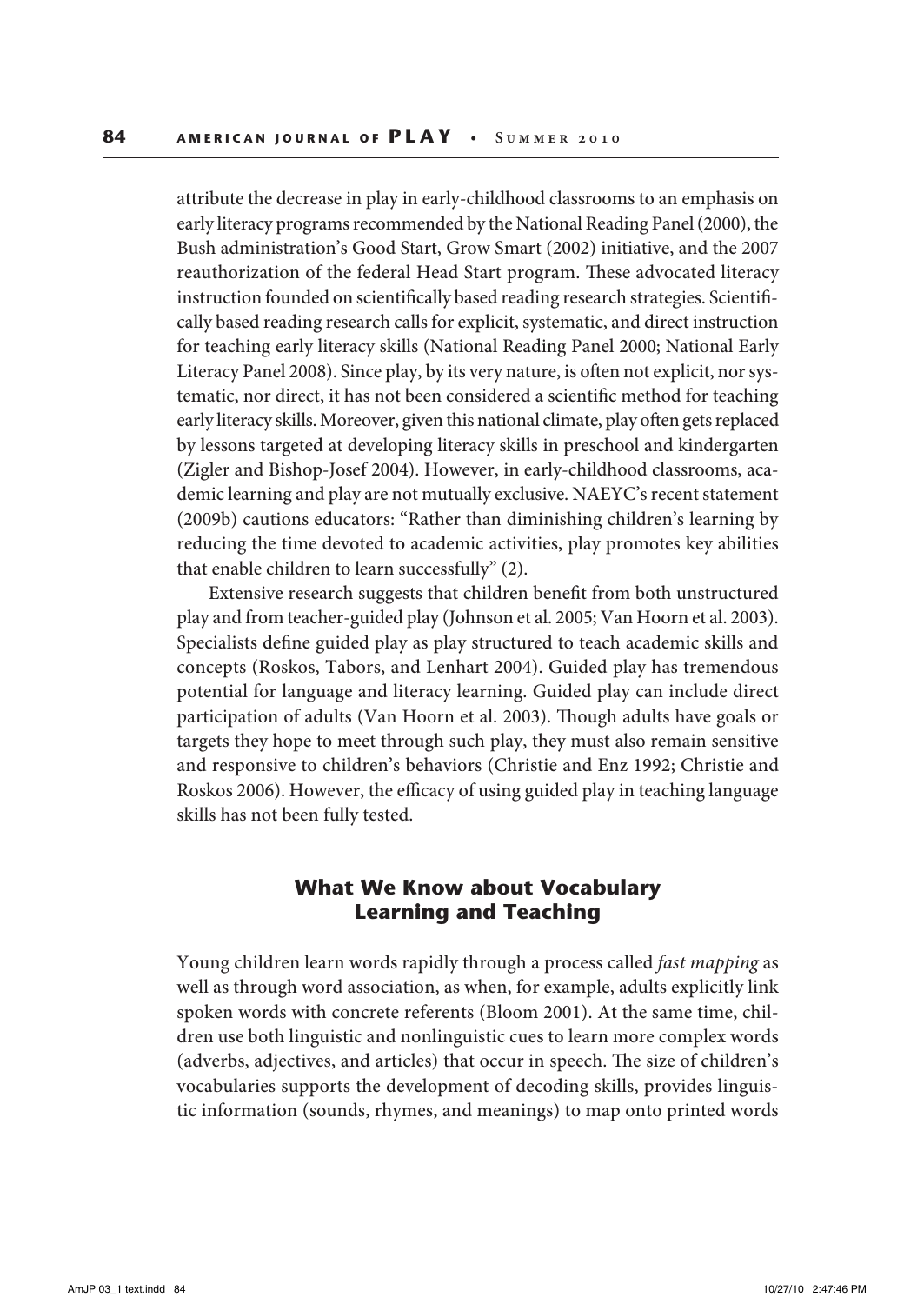(Wagner et al. 1997), and sharpens phonological sensitivity (Fowler 1991; Metsala 1999). Other research attributes the fourth-grade "slump" in reading comprehension to the simple fact that most children do not know the full meanings of many words (Chall, Jacobs, and Baldwin 1990). Such research led Hirsch (2003) to conclude that a wide vocabulary, because it increases reading comprehension, is critical in learning to read and write. In short, children's vocabularies serve as the foundations of their literacy skills. Especially where home settings fail to provide children with cognitive diets dense with words and rich with experiences, educators need to increase the number of words these children use appropriately and to deepen their understanding of the words they do use.

Early research on vocabulary teaching found signifcant but modest gains in using storybooks for teaching new words (Sénéchal and Cornell 1993; Robbins and Ehri 1994; Sénéchal, Thomas, and Monker 1995). For example, Sénéchal and Cornell (1993) examined the efects of a single reading on the ability of preschool children to increase their vocabularies. Although they found signifcant efects, these were modest and prompted them to examine the effects of repeated readings on the development of preschool-aged children's vocabularies. In a later study, Sénéchal (1997) found that repeated readings enhanced preschool-aged children's receptive (understanding the words) and expressive (being able to say the words) vocabularies. Sénéchal and her colleagues also studied the efects of diferent uses of storybooks on the development of children's vocabularies. Sénéchal, Thomas, and Monker (1995) found that preschool-aged children who answered questions about target words during book reading made greater gains than those who simply listened to the readings. Similarly, Sénéchal (1997) found that preschool children who answered questions during repeated storybook readings made signifcant gains in their expressive vocabularies.

Other researchers have investigated a specifc reading strategy, labeled dialogic reading, for its efficacy in building children's vocabularies. In dialogic reading, the child learns to become the storyteller, and the adult "assumes the role of an active listener, asking questions, adding information, and prompting the child to increase the sophistication of his or her descriptions of the material in the picture book" (Whitehurst et al. 1994, 680). Interestingly, research by Whitehurst and his colleagues (Arnold et al. 1994; Valdez-Menchaca and Whitehurst 1992; Whitehurst et al. 1994) on dialogic reading showed that, though this talk-intensive storybook-reading strategy increased the phonological awareness and writing skills of preschoolers, the impact on their vocabulary was not signifcant.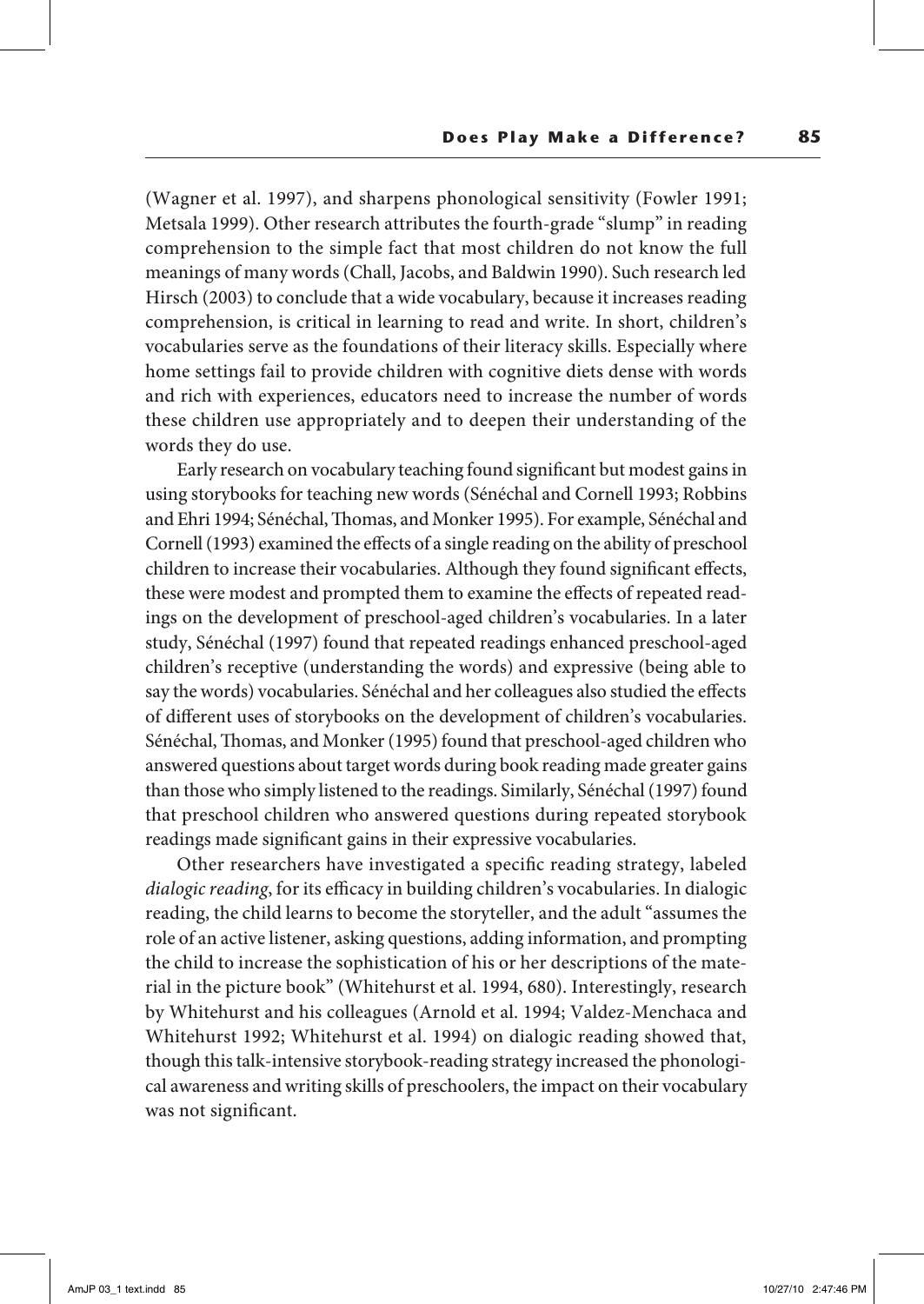A growing number of researchers (Beck and McKeown 2007; Schwanenfugel et al. 2005; Wasik and Bond 2001) have capitalized on storybook reading to advance vocabulary instruction, extending vocabulary teaching beyond the event itself. Wasik and Bond (2001) and, later, Wasik, Bond, and Hindman (2006) shared target words with children before and afer reading. Prior to reading a story, the teacher presented the children with concrete objects representing the words and with word definitions. Throughout the week, the teacher read two books containing the target words several times. The teacher also encouraged the children to use the target words throughout the week by interacting with the objects. The results showed that the children made expressive- and receptivevocabulary gains on the target words and general gains on a standardized test of receptive vocabulary. Similarly, Beck and McKeown (2007) found signifcant efects when they included exposure to and discussion of target vocabulary afer storybook reading. Instruction followed a protocol that included contextualizing the target words' roles in the story, presenting child friendly defnitions and explanations, having children repeat the words, discussing multiple contexts in which the word could be used, constructing examples, and reinforcing the pronunciations and defnitions of the words. Even stronger efects were found when the frequency and duration of this instruction were increased.

The research, then, suggests that vocabulary instruction should promote growth in young children's vocabularies by (1) increasing the frequency with which words are encountered through repetition during storybook readings and during additional activities, including activities before and after the readings; (2) providing explicit instructions with direct explanations of the meanings of the words; (3) using interactive reading styles; and (4) increasing the contexts in which children are exposed to new words in meaningful ways.

These early vocabulary teaching strategies were mostly developed in a storybook-reading context. Play, which has been viewed as an essential part of early-childhood curriculum, has hardly been considered as a way to teach vocabulary.

#### **Guided Play and Literacy**

Lev S. Vygotsky (1978) presented insights on play that suggested a new role for adults in child's play. Vygotsky believed that children develop an understanding of the world through play and that adults could encourage this development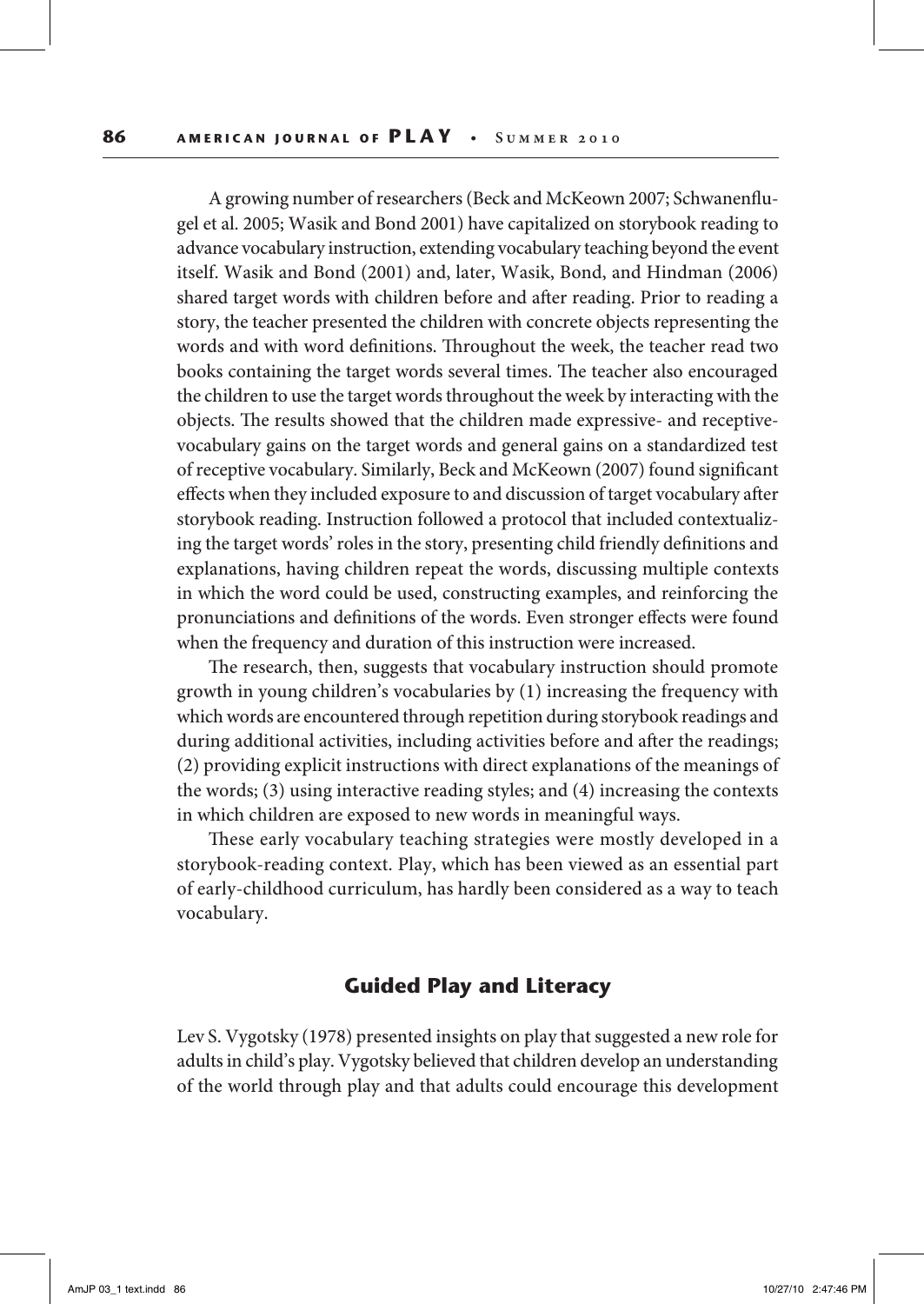by appropriate intervention. He viewed play as a means for socially assisted learning and scafolding. In scafolding, the adult assists the child to perform at a higher level than would be possible without adult support. When the child is able to perform alone, the adult gradually withdraws and lets the child act independently. This kind of adult intervention helps children expand their knowledge and learning during play. Adult scafolding during play encourages children to learn self-regulation, cooperation, memory, language use, and literacy (Bodrova and Leong 1996).

The relationship between play and literacy has been much studied (Yaden, Rowe, and MacGillivray 2000). Researchers found that play is an ideal way to support children's emergent literacy (Christie and Enz 1992) and that play enhances children's narrative abilities (Ilgaz and Aksu-KoÁ 2005) by scafolding to moredeveloped narrative production (Pellegrini 1987; Eckler and Weininger 1989). Pellegrini and Galda (1990) reported that preschoolers use complex mental-state verbs such as say, talk, tell, write, and explain when they are engaged in make-believe play. Dickinson and Moreton (1991) echoed this fnding, noting that three-yearolds talking more in pretend play was associated positively with the size of their vocabularies when they began kindergarten two years later. The advanced language capabilities that emerge in play offer not only a window into children's growing competencies but also a link to their literacy. Singer and colleagues (2006) wrote that play is crucial for oral language skills, which is the basis for later reading skills, and that children learn best through playful, guided interactions. Specially guided interactions with adults in playful contexts increase children's vocabularies (Roskos, Tabors, and Lenhart 2009). Hence, there is a strong warrant in play to support vocabulary development in young children.

Numerous studies reported the benefts of learning literacy through play (Bellin and Singer 2006; Christie and Enz 1992; Christie and Roskos 2006; Morrow 1990; Neuman and Roskos 1992; Owocki 1999; Roskos and Christie 2001). These studies found that children's literacy knowledge and behavior increase in literacy-enriched play settings and that adults' involvement in play increases the amount of literacy activities (Bellin and Singer 2006; Han 2009; Vukelich 1994). Adults should assume a variety of roles when interacting with children such as onlooker, coplayer, or, sometimes, play leader. When the adults draw children's attention to the literacy in the play, children's abilities to recognize literacy is enhanced. This kind of guided play is a blend of play and academic learning (Roskos et al. 2004). As we already mentioned, within guided play, teachers are goal oriented, but they should remain sensitive and responsive to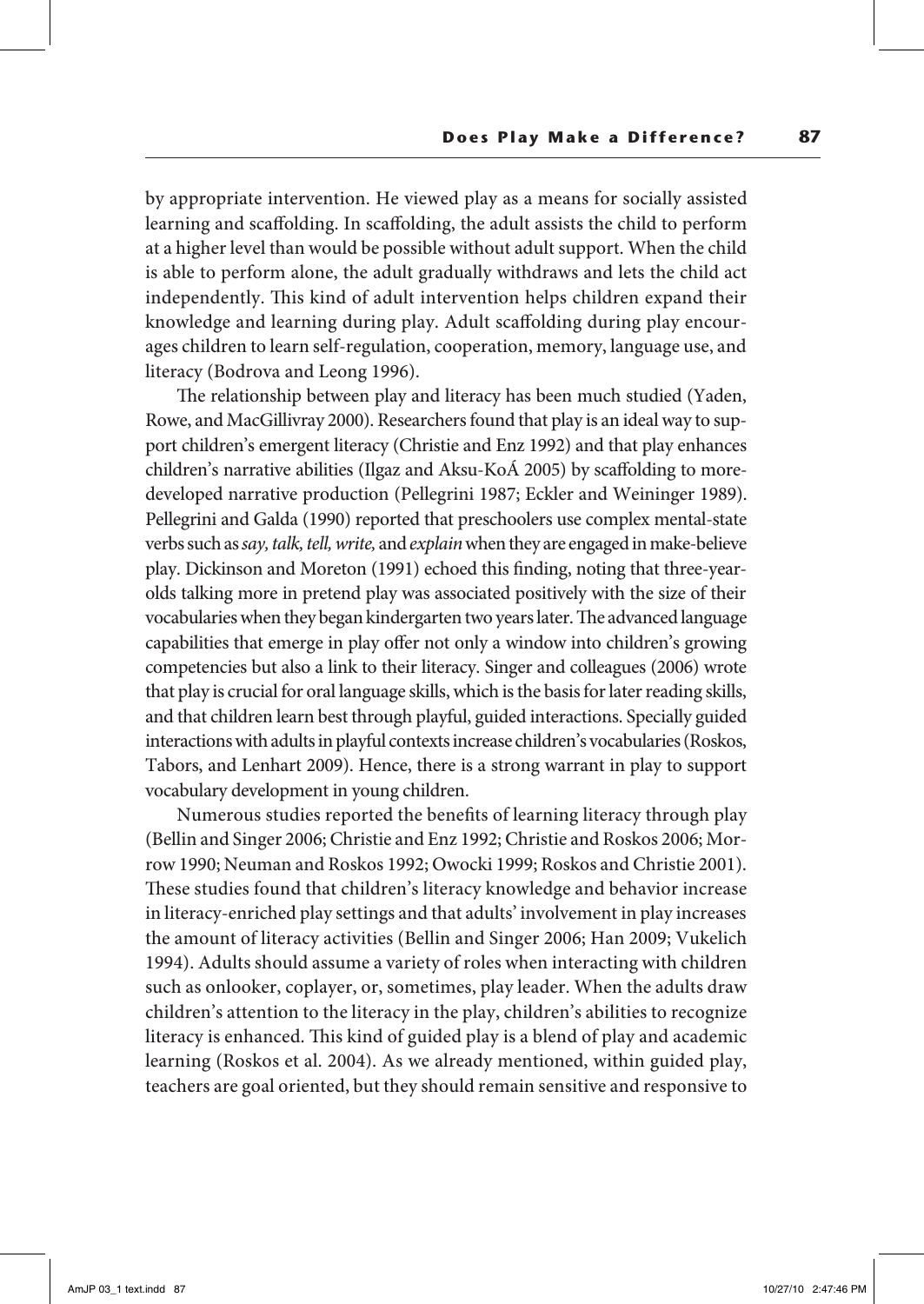the children's behaviors. Neuman and Roskos (1992, 1993) report that playful learning with adults—of which guided play is one type—contributes to the acquisition of literacy skills. Literacy embedded in playful contexts is learned better and faster.

In an earlier study with a colleague, Kathy Roskos (Roskos, Vukelich, Han, and Moore 2007), the authors of this article developed and used the Explicit Instructional Vocabulary Protocol (EIVP) during an interactive book-reading event. In that study, the focus was on preschoolers' learning works during a tutoring intervention. The protocol made use of a concrete referent (object, photograph, or illustration), relying on a learn-by-association approach (see fgure 1). Our own results suggested that this instructional protocol had a signifcant impact on the preschoolers' receptive and expressive word learning; however, the relative growth toward a benchmark (age-appropriate growth) was not, in our view, sufficient. We concluded, therefore, that an intervention with enhanced power was needed to increase the vocabularies of at-risk children more rapidly if we hoped ever to close the achievement gap between them and their more advantaged peers.

We believed that merging the well-established research on play as a foundation for learning with the research on early vocabulary learning suggested a way to enhance the efectiveness of our vocabulary-instruction protocol. Hence, the present study examines the addition of play to at-risk preschool children's vocabulary learning. The study addressed three questions.

- Were there differences in the expressive- and receptive-vocabulary growth for those children receiving EIVP compared to those receiving shortened EIVP + Play intervention?
- Were there differences in the percentage of children performing at the age-appropriate level between those children receiving EIVP and those receiving shortened EIVP + Play intervention?
- Were there differences in the patterns of expressive- and receptivevocabulary growth for those children receiving EIVP compared to those receiving shortened EIVP + Play as measured monthly by a curriculum-based measurement tool?

Our overarching goal was to feld test the impact of adding play to an intervention already shown to improve children's vocabularies and to assess the efectiveness of this addition of play to promote the ability of high-risk preschool children to learn vocabulary words better.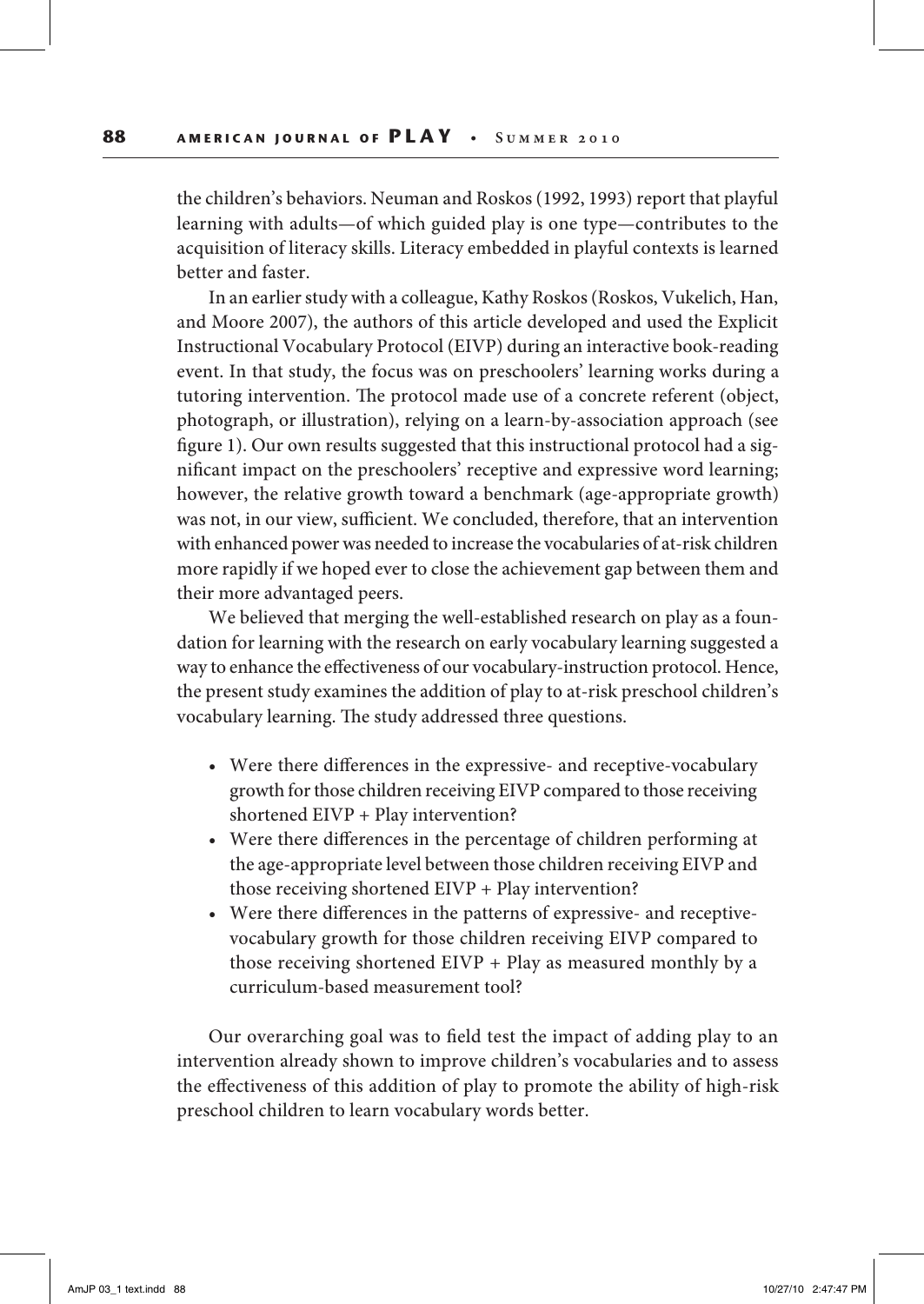## **Method**

#### *Sample*

The study included 49 four- and five-year-old children (26 male; 23 female) selected from a larger pool of 118 kindergarten-bound children attending a Head Start program in a mid-Atlantic state. The sample included only low-income children living in families whose annual income met the federal guidelines for poverty; no special needs children; and children whose Peabody Picture Vocabulary Test – III (PPVT) (Dunn and Dunn 1997) standard scores were at least one standard deviation below the mean (85 or lower). These children were at the highest risk among the low-income children in these classrooms. The children attended Head Start programs that were integrating a comprehensive literacy program, Doors to Discovery (Wright Group / McGraw-Hill 2002), with a more general instructional framework in place prior to the initiation of the project (Creative Curriculum). Table 1 summarizes the demographics for these two groups. As the table describes, more than 60 percent of the children spoke a language other than English at home.

| the 1 we cannot be the rice of |             |               |
|--------------------------------|-------------|---------------|
|                                | <b>EIVP</b> | $EIVP + Play$ |
| Gender                         |             |               |
| Male                           | 14          | 12            |
| Female                         | 11          | 12            |
| Race/Ethnicity                 |             |               |
| African American               | 8           | 4             |
| Hispanic                       | 16          | 16            |
| Caucasian                      | $\theta$    | 1             |
| <b>Biracial</b>                | $\theta$    | 2             |
| Other                          | 1           | 1             |
| Home Language                  |             |               |
| English                        | 7           | 6             |
| Spanish                        | 13          | 16            |
| Other                          | $\theta$    | 0             |
| English + Other                | 5           | 2             |

Table 1. Demographics for the Subjects Tutored by the Two Versions of the Protocol

To test the efficacy of both forms of the vocabulary protocol, these 49 children were randomly assigned to one of two groups, one receiving EIVP during storybook reading and one receiving EIVP + Play. Children in both groups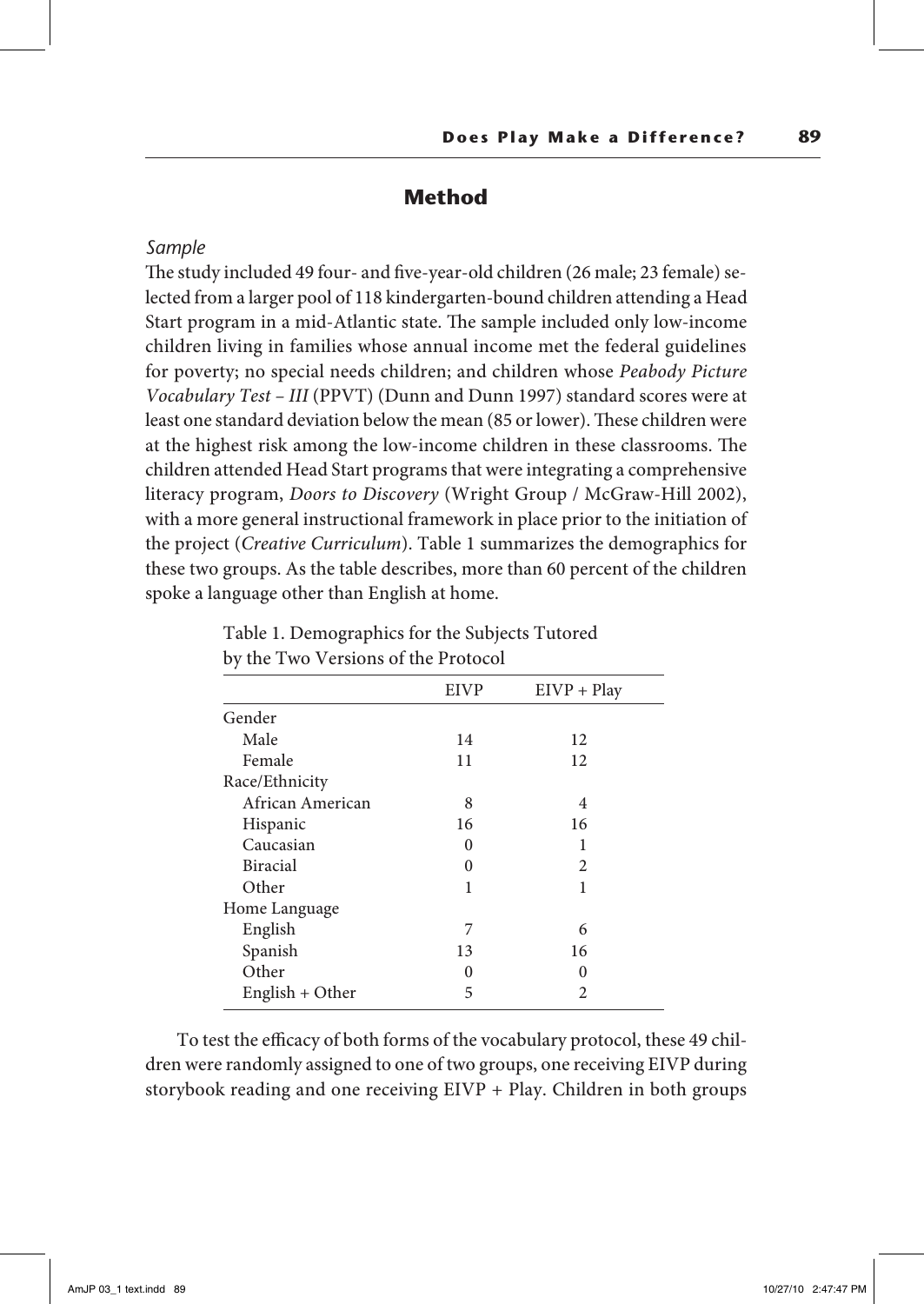received the intervention through tutoring (one adult with two children) for thirty minutes twice weekly. The tutoring protocol for both groups and play scripts (added in the case of EIVP + Play) directed the tutor to teach two target words per session. To control the amount of time spent in each group, the following procedures were developed. For the EIVP group, tutors were directed to spend the full thirty minutes reading the storybook and completing steps 1–6 of the protocol. For the EIVP + Play group, tutors were directed to complete the storybook reading and steps 1–6 of the protocol in twenty minutes to allow time for play. These instructions guaranteed that both groups received only thirty minutes of instruction.

#### *Procedures*

Selecting words for vocabulary instruction. In light of the research about the importance of vocabulary on future academic achievement (Hart and Risley 1995; Walker et al. 1994), word selection and organization for instruction in the preschool years increasingly seems a crucial matter. Literacy pedagogy, however, has not determined what words to teach and when in preschool (Roskos et al. 2008). Beck, McKeown, and Kucan (2002), for example, recommend selecting words "of high frequency for mature language users and are found across a variety of domains," words they labeled Tier Two words (8). Biemiller (2005) argues for the development of a stock of root words taken mainly from Dale and Chall's Readability Index (1948). Steady growth in root word vocabulary, he contends, contributes to acquiring the age-normal vocabulary children attending primary grades need to comprehend what they read. On the other hand, Beals and Tabors (1995) suggest teaching rare words "that appear infrequently in the vocabularies of three- and four-year-old children" (63). Rare words or specialized vocabulary are linked to the domain or disciplinary knowledge grade schoolers need to discern among multiple meanings of words.

For the purposes of this study, we selected words from a list in the First Thousand Words for Children's Beginning Reading (Spache 1974). According to Roskos and her colleagues (2008), this is a "well-substantiated list of words that are time-honored in many beginning reading materials and typically used in children's everyday life" (56). From this list, we chose words semantically related to the monthly themes under investigation in the intervention classrooms. The words we selected were primarily Tier One words. Beck, McKeown, and Kucan (2002) defne Tier One words as the "most basic words . . . rarely requiring instruction in school" (8). However, they identify two occasions when Tier One words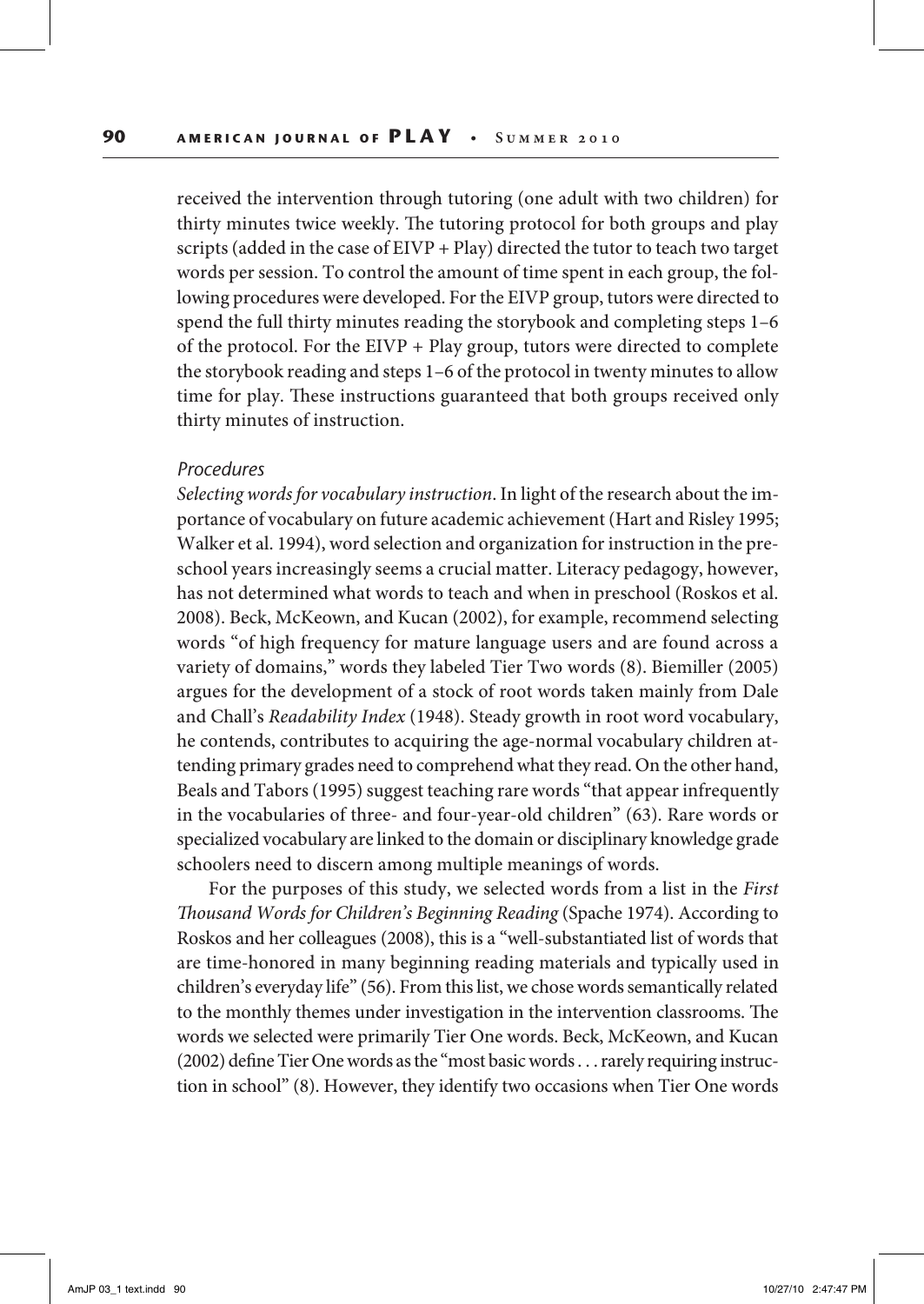are more appropriate for instruction. The first occurs when teachers are unable to explain a new vocabulary word in terms already known to the children. For example, it would be inappropriate to teach children the Tier Two word (i.e., feast) if they do not understand Tier One words (i.e., food, lunch, dinner, or meal). The second occasion occurs when words are appropriate only if they are useful and interesting to children learning the words. We took the frst tier words we had selected and cross-referenced them with the alphabetical list prepared by Dolch (1948) of words that children at the beginning of frst grade knew in the middle of the last century, words that Dolch judged to be essential for children to know in order to begin reading successfully.

For each classroom theme, we selected sixteen words, four words to be explicitly taught each week, for a total of sixty-four words over the course of the study. These words differed from the words teachers taught in the classroom. Even though the tutors and teachers used the same storybook, the target words for explicit teaching were diferent during the classroom instruction and tutoring sessions. We proceeded by (1) reading through each storybook, searching for one of the exact vocabulary words on the list or for evidence that the concept of one of the words was clearly represented (i.e., speak could be represented by two characters speaking to each other); (2) recording the storybook page where the word appeared; (3) securing an adult defnition of the word, typically using www.dictionary.com; (4) writing a child friendly defnition of the word, using words already known to the children; (5) developing an action related to the word; and (6) developing a play episode appropriate to the word.

Describing the two explicit vocabulary-teaching protocols. EIVP, the frst protocol, is consistent with the long-established pedagogic rules for teaching vocabulary: frequent, explicit, interactive, and meaningful instruction used to reinforce the words learned in a classroom. The protocol includes an interactive book reading using a book from the classroom to increase the frequency of the word encounters. The explicit vocabulary instruction employed a meaningful concrete referent (object, photograph, or illustration). Child friendly defnitions were developed for all target words prior to the tutoring session. EIVP follows the steps 1 through 7 during or afer the book reading as described in fgure 1.

Figure 2 describes an example of explicit teaching of the word bake using EIVP during a reading of Warthogs in the Kitchen by Pamela Edwards (1998).

The alternative protocol incorporated all of the steps of EIVP, but the time spent on the EIVP steps was shortened and a play component was added (EIVP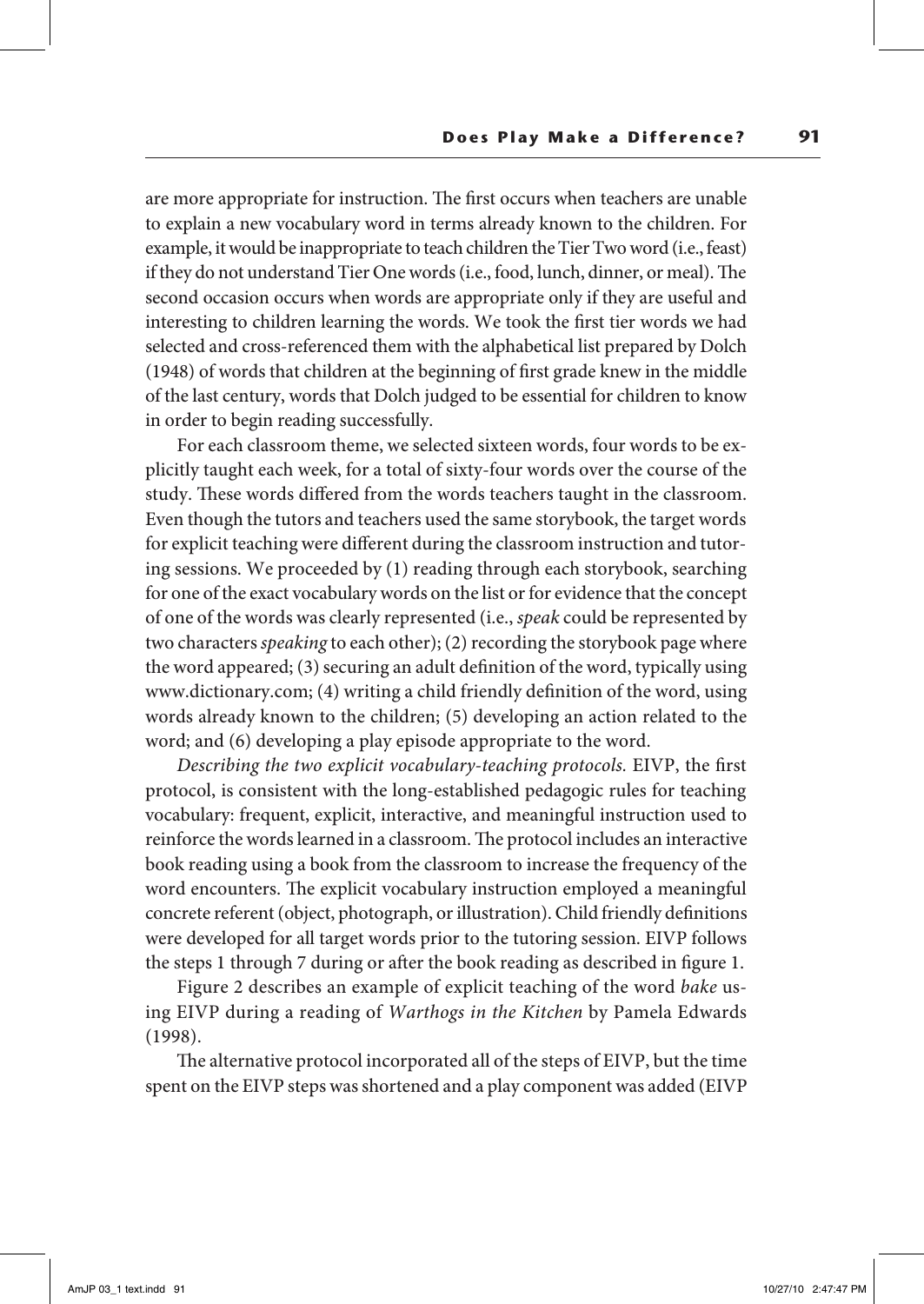Step 1: Show the child illustration of the target word in the storybook Step 2. Say the word Step 3. Ask the child to say the word Step 4. Tell what the word means, using a child friendly defnition Step 5. Ask the child to tell by giving or repeating the defnition Step 6. Do a word-related action or use concrete prop to show action Step 7. Ask the child to repeat the demonstration (In EIVP + Play, an additional step was added.) Step 8. Engage the child in a play episode

Figure 1. Explicit Instructional Vocabulary Protocol (EIVP) and Additional Play Steps

Target word is bake

Reading a book, Warthogs in the Kitchen by Pamela Edwards with a child. Pointing at a picture of warthogs baking in the kitchen (step1).

I say "bake" (step 2), and you say "bake" (step 3).

I say "bake is to cook in the oven" (step 4). You say "bake is to cook in the oven (step 5).

I say "I am going to point to the warthogs baking cupcakes in the book. They are baking like this" (mimic the actions of warthogs baking) (step 6). "Can you fnd a place in the book where the warthogs are baking? Show me how they are baking cupcakes" (step 7).

Figure 2. An Example of EIVP Procedure (Steps 1–7)

+ Play). The play step provided a heightened level of context including adultand child-guided play and props to give each target word substance and meaning. Because our tutors were not play experts, we developed play scripts for the target words to guide the tutors in how to play with the children for each word. Our play session incorporated dramatic play or constructive play. The play script incorporated the pretend component, which the tutor and children enacted together. The scripts described only the tutor's actions because the child's actions were unpredictable and spontaneous. Figure 3 describes the example of a play script for tutors to teach the word bake.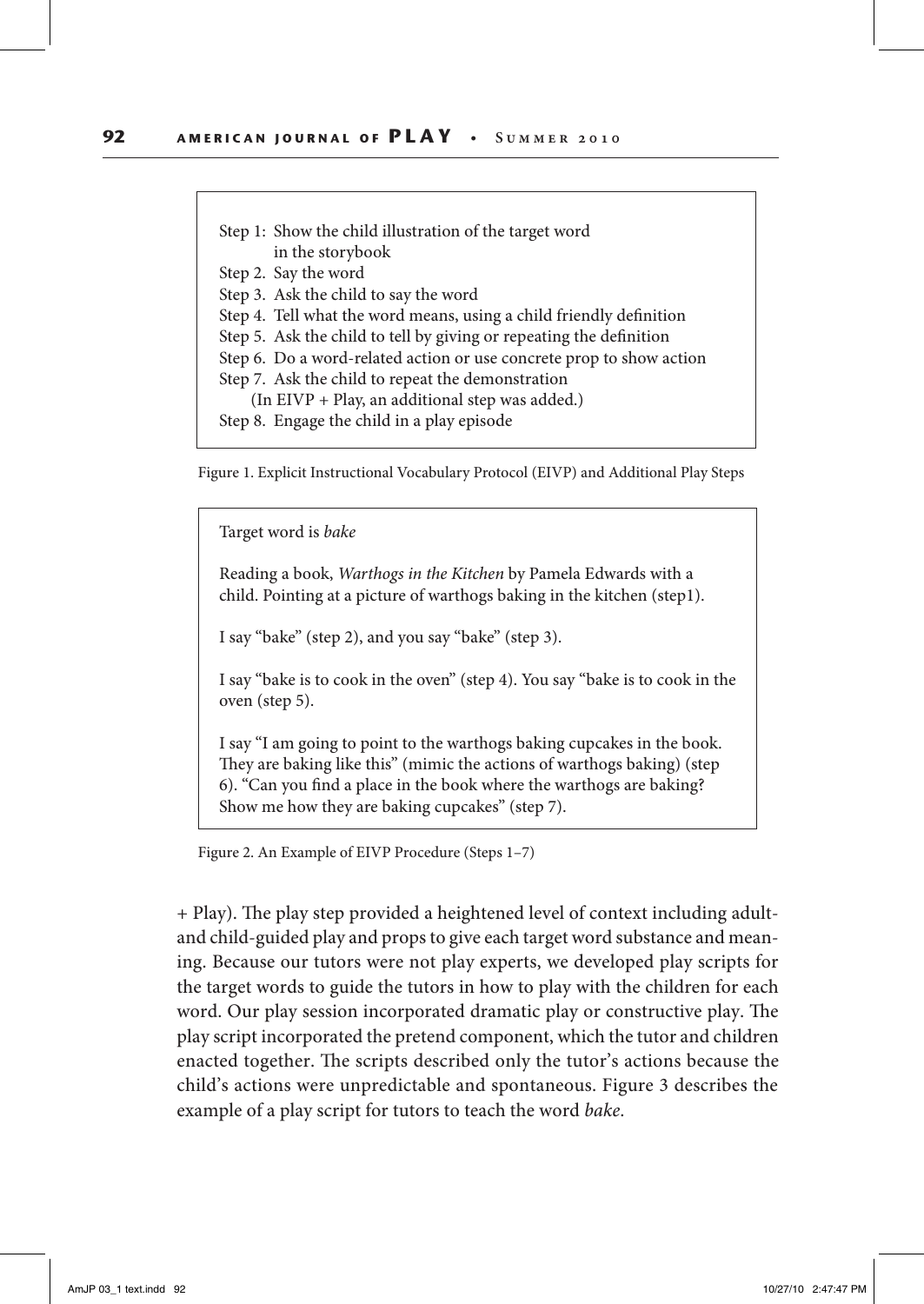#### Target word is bake

Materials: mixing bowl and spoon, small cake pan, timer, and oven mitt

Let's play: Let's bake a cake. (Pretend to mix together ingredients in a bowl and pour the batter in a cake pan, take turns modeling and having the child mix. Let the child be the leader during the play.) Now it's time to put the cake in the oven (Have the child put the cake in the oven.) Now we have to wait until its finished baking. (Set timer.) The cake is finished! Let's take it out and eat it. (Use the oven mitt.)

Figure 3. An Example of a Play Script (step 8 added to steps 1–7 of protocol)

Tutors and fdelity to the protocol. One of the researchers trained three graduate students as tutors in the instructional protocol in an hour-long training session. During the training, the graduate students took turns assuming the roles of children and tutor, in which the tutor used the word meanings, selected word-related actions, and enacted the play episode prepared by the researchers. The trained tutors then held thirty-minute tutorial sessions twice a week. They used the instructional protocol with a target vocabulary word, introducing two words in each tutoring session. During each session, the tutor read and discussed the words and employed the interactive reading strategy. At what she judged the appropriate time, the tutor began the guided play for the specifc target word. One of the researchers met weekly with the tutors to solve problems, discuss the children's progress, refect on the use of the protocol, and train the tutors in the use of the protocol with words for the next session.

To ensure fdelity to the protocol, a research assistant videotaped the tutors each month at random. One of the researchers cross-referenced each tutor's language and actions with each child to assess adherence to the appropriate protocol. In addition, the tutors completed record-keeping sheets in which they described each child's tutoring session. The same researcher cross-referenced this data for each child. Finally, the time spent in each tutoring session was recorded to ensure that children in both groups received the same amount of instructional time. These fidelity checks helped us ensure that the tutors implemented our protocols accurately and appropriately and that each child received the appropriate instruction in the protocol to which he or she was assigned.

Measuring children's vocabulary growth. We tested the children three times to compare the two protocols—twice before the sessions began (in October and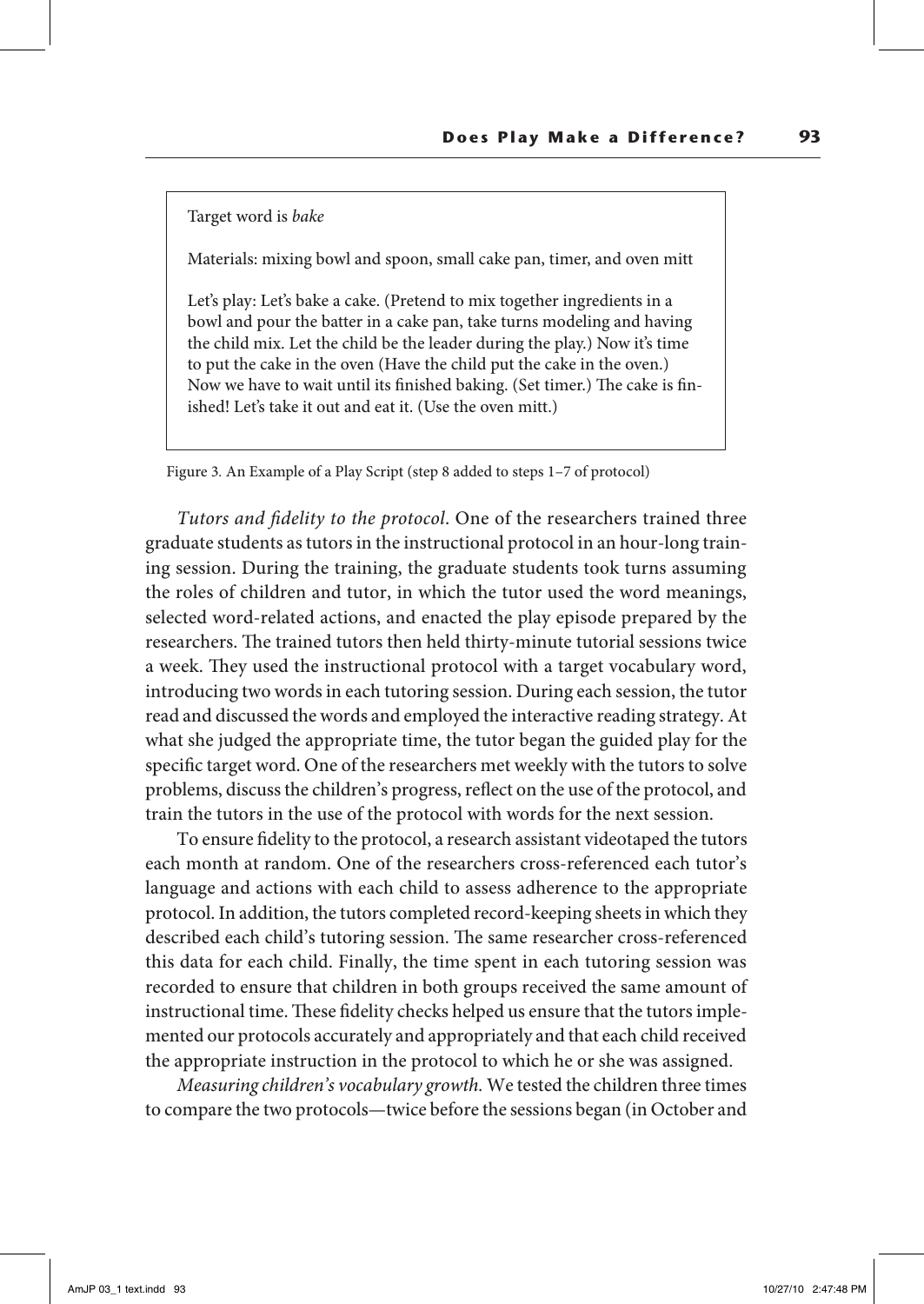November) and once after all the sessions were completed (the following May). We used the Peabody Picture Vocabulary Test-III (PPVT) (Dunn and Dunn 1997) to measure the children's receptive-language attainment. The PPVT-III includes a series of multiple choice vocabulary questions. The examiner offers the children a plate containing four black and white illustrations, one target word and three foils. Next, the examiner asks them to point to the illustration that represents the target vocabulary word (i.e., show me the ball). The difficulty of the items increases as the examinee progresses, and the test continues until they reach a ceiling—eight or more wrong in a set of twelve items.

Second, we used the Individual Growth and Development Indicators: Picture Naming (Early Childhood Research Institute on Measuring Growth and Development 2000) to measure the children's ability to name pictures rapidly. For this test, an examiner presents a series of individual cards containing one colored picture (photograph or illustration), one at a time, to a child. The pictures on the cards consist of objects found in the natural environment such as in the community, at home, or in school. The order of the cards is completely random and different for each child. The child must name as many pictures as he or she can in one minute; the child's score is the total number of pictures named correctly.

Measuring children's learning of the target words. In the last method of testing, we used a curriculum-based measurement (CBM) (Fuchs and Fuchs 2002) tool to monitor the efectiveness of the instructional method in helping children learn vocabulary words. Burstein, Bryan, Christie, and Ergul (2004) had tailored the CBM procedure to the preschool population. Word learning was tested in the expressive- and receptive-vocabulary modes respectively using plates of four-colored pictures, one of the target word and three foils, all semantically linked and all of the same approximate size. Each plate used pictures from Google's images. For example, to test the children's knowledge of the word fork, the four-picture plate included a picture of a spoon, fork, whisk, and spatula. To measure expressive vocabulary, the children responded to the prompt "What's this?" as the assessor pointed to one of four pictures on the plate. To measure receptive vocabulary, the children responded to the prompt "Point to \_\_\_\_" on the same four-picture plate. Testing of the expressive mode always preceded testing of the receptive mode. Children were tested before the initiation of each theme and tested again at the theme's conclusion. The children received one point for each correct score, with synonyms coded as correct in the expressive mode, for a maximum of sixteen points in each mode each month.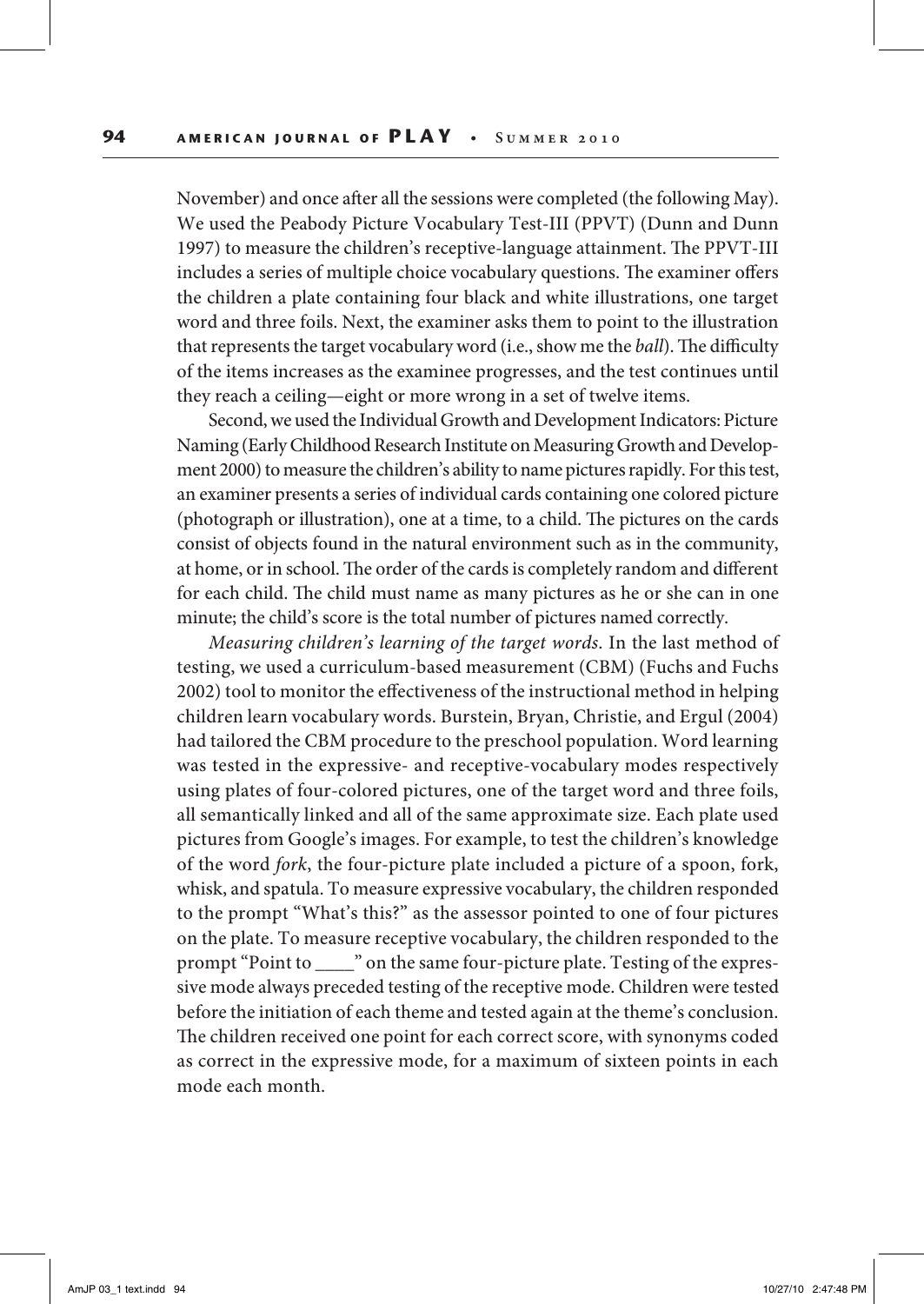## **Results**

In this study, we hoped to determine the relative strength of two versions of an explicit instructional vocabulary protocol in helping at-risk children learn new words in preschool.

#### *Comparing picture-naming gain scores (expressive vocabulary)*

As fgure 4 indicates, both groups made progress in expressive vocabulary. A paired samples t-test comparing pre-test and post-test scores showed that both groups made significant gains [for EIVP:  $t(24)=3.92$ ,  $p<.001$ ; for EIVP + Play:  $t(23)=7.19, p<0.01$ ] in expressive vocabulary.

An individual samples t-test comparing the mean-gain scores of the EIVP and EIVP + Play groups on the picture-naming measure found a signifcant difference between the mean gains of the two groups  $[t(47)=2.45, p<0.05]$ . The mean gain of the EIVP + Play group was significantly higher  $(m=7.37, sd=5.03)$ than the mean gain of the EIVP only group ( $m=3.88$ ,  $sd=4.95$ ) on the picturenaming measure. Gain scores were computed by subtracting the pre-test score from the post-test scores.



Figure 4. Mean Scores for Pre-Testing and Post-Testing Picture-Naming Test for Children Who Received EIVP and EIVP+Play Instruction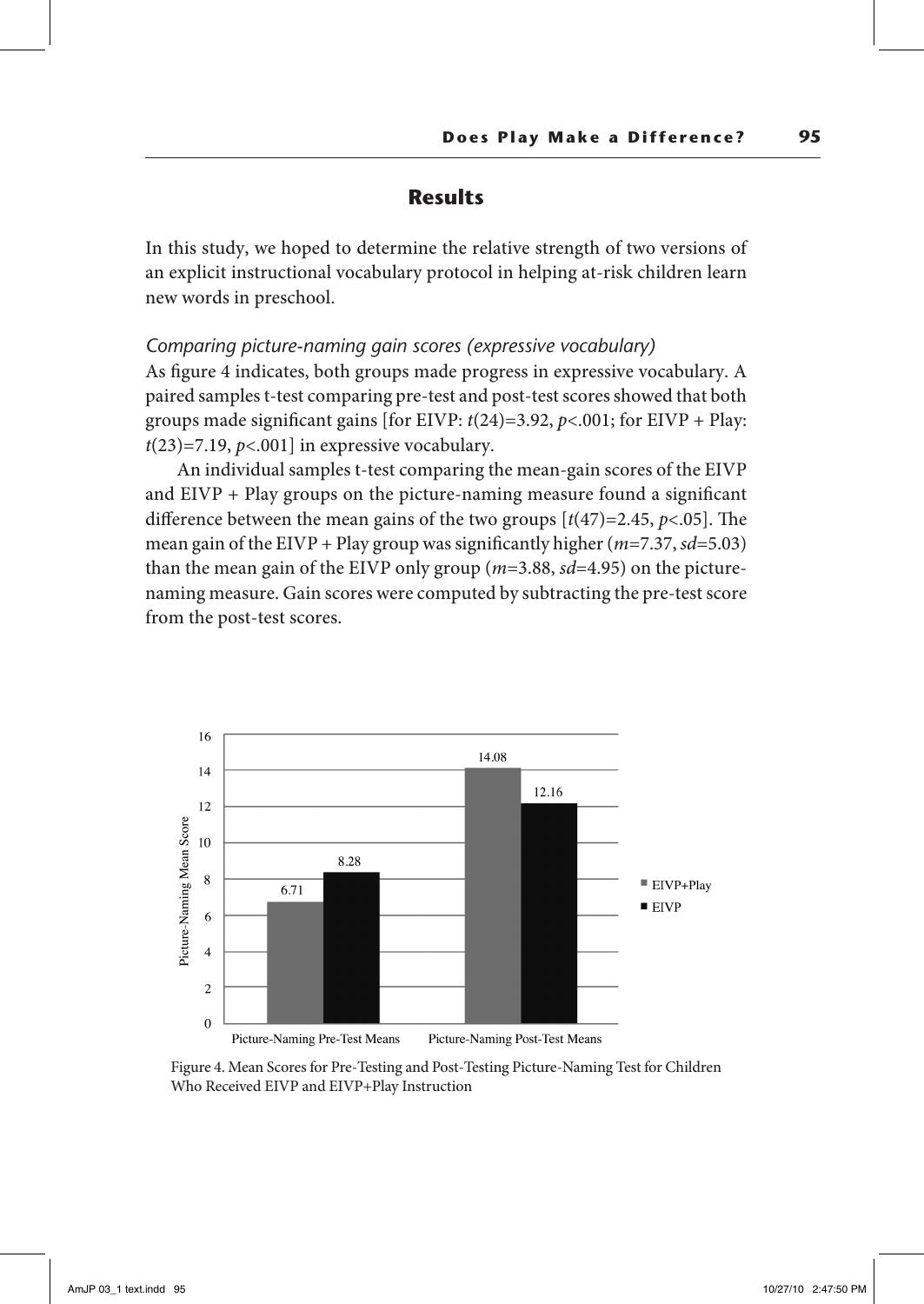## *Comparing the two groups' PPVT gains and age-appropriate scores (receptive vocabulary)*

As seen in fgure 5, both groups made gains in receptive vocabulary. A paired samples t-test comparing the pre-test and post-test scores on the PPVT for each group showed that both groups made significant gains [for EIVP:  $t(24)=8.23$ ,  $p<0.001$ ; for EIVP + Play:  $t(23)=6.8, p<0.01$ .

Next, we tested to determine if the mean gains made by two groups were similar. Gain scores were computed by subtracting the pre-test scores from the post-test scores. An individual sample t-test comparing the mean-gain scores of the EIVP and EIVP+Play groups on the PPVT-III was calculated. No signifcant difference was found  $[t(47)=0.797, p>0.05]$ . The mean gain of the EIVP + play group ( $m=18.38$ ,  $sd=13.21$ ) was not significantly different from the mean gain of the EIVP group ( $m=21.36$ ,  $sd=12.98$ ) on this receptive vocabulary measure.



Figure 5. Mean Scores of The Pre-Test and Post-Test PPVT-III for Children Who Received EIVP and EIVP+Play Instructions

#### *Comparing the two groups' vocabulary benchmark achievement*

Children earning a standard score of 85 to 115 on the PPVT are judged to be within the age-appropriate, average range. We calculated, therefore, how many children in both groups met this benchmark. Recall that no child in either group met this benchmark on the pre-test; all of the children scored below 85, and all were identifed as high-risk children at the time of pre-test. Figure 6 provides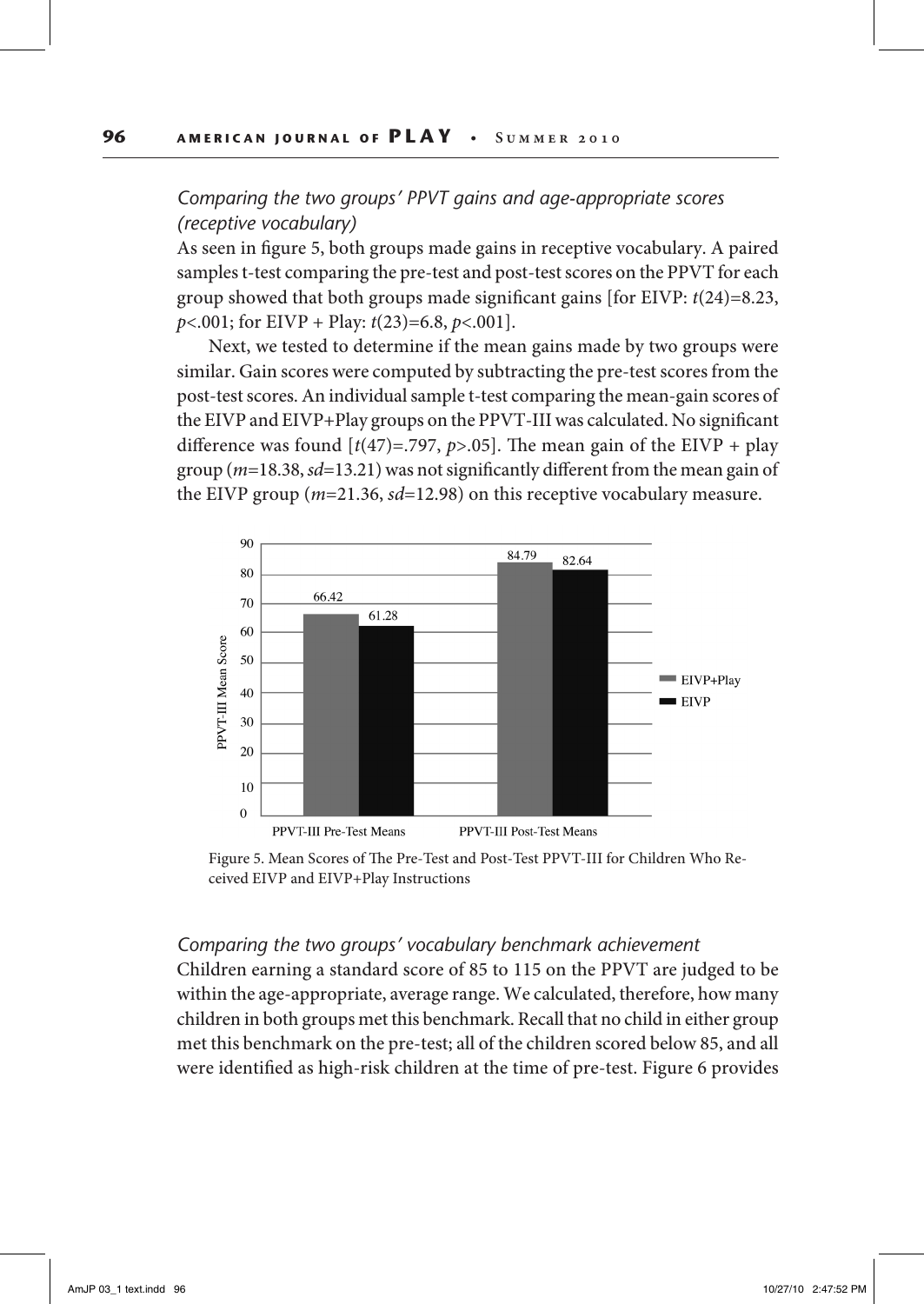

Figure 6. Percentage of Children Who Met the PPVT Benchmark for Their Age

data on the percentage of children in the two groups who met this benchmark in post-testing. A greater percentage of children in the  $EIVP + Play$  group (62.5) percent) reached a standard score of at least 85 on the PPVT post-test compared to EIVP only group (44 percent).

#### *Comparing the two groups' monthly growth on*

*curriculum-based measurement (expressive and receptive vocabulary)* While standard scores are important for research and evaluation, ongoing assessment is critical if we wish to predict the further growth of children's vocabularies and adjust instruction to promote such growth. Figures 7 and 8 depict the monthly performance on the curriculum-based measurement of children's mastery of the vocabulary words that were explicitly taught using the two versions of the vocabulary instruction protocol. Children in both groups started at similar points and a showed similar pattern of fuctuation for each theme or time period. However, children in EIVP + Play group showed consistently higher expressive vocabulary gains as time progressed (fgure 8). We might naturally expect some fuctuation because each child's knowledge of each theme is diferent. Children receiving EIVP + Play, though, exhibited higher receptive and expressive vocabulary scores on more thematic units as time progressed.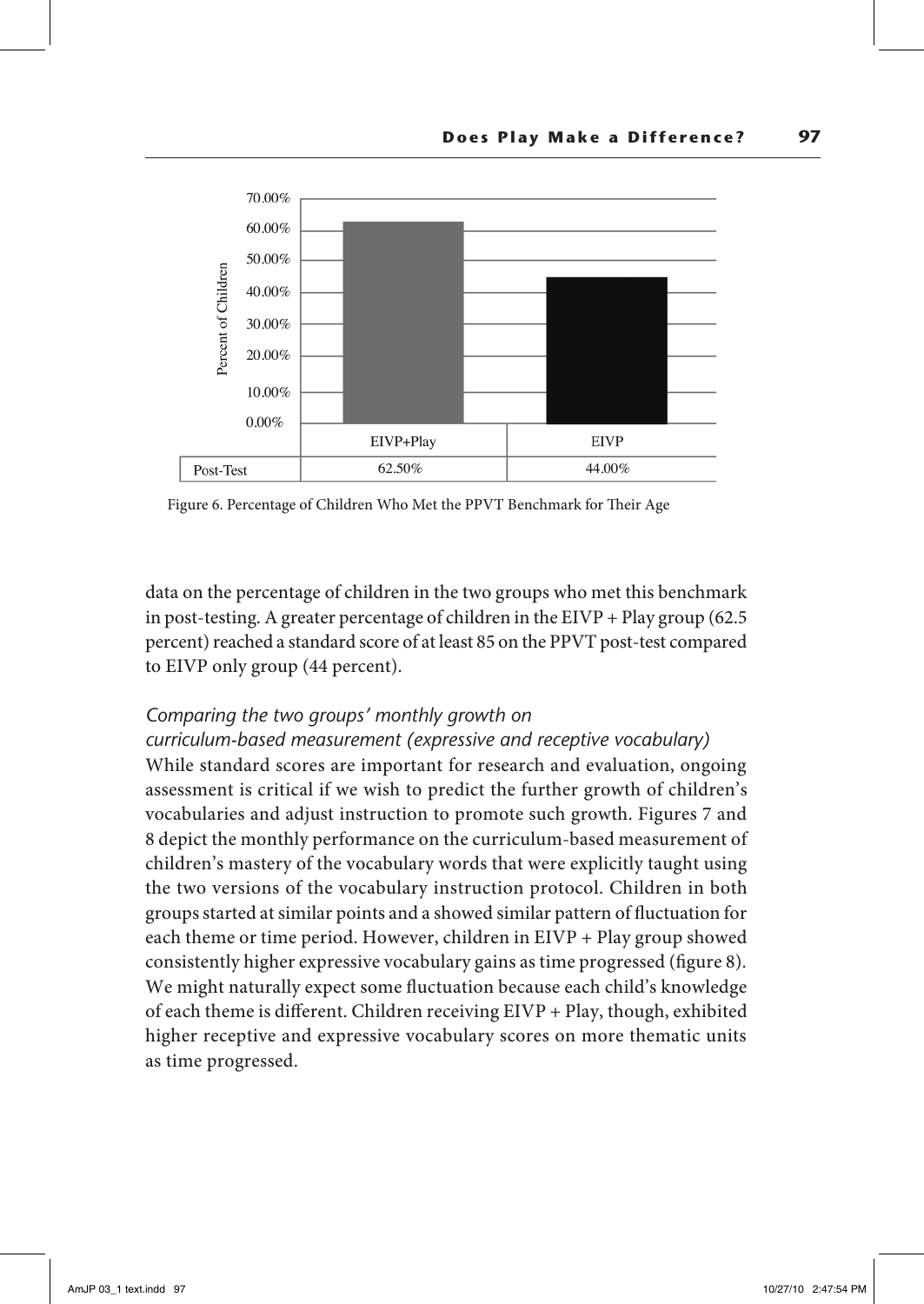

Figure 7. Gains of Receptive Vocabulary Measured by Monthly Curriculum-Based Measurement



Figure 8. Gains of Expressive Vocabulary Measured by Monthly Curriculum-Based Measurement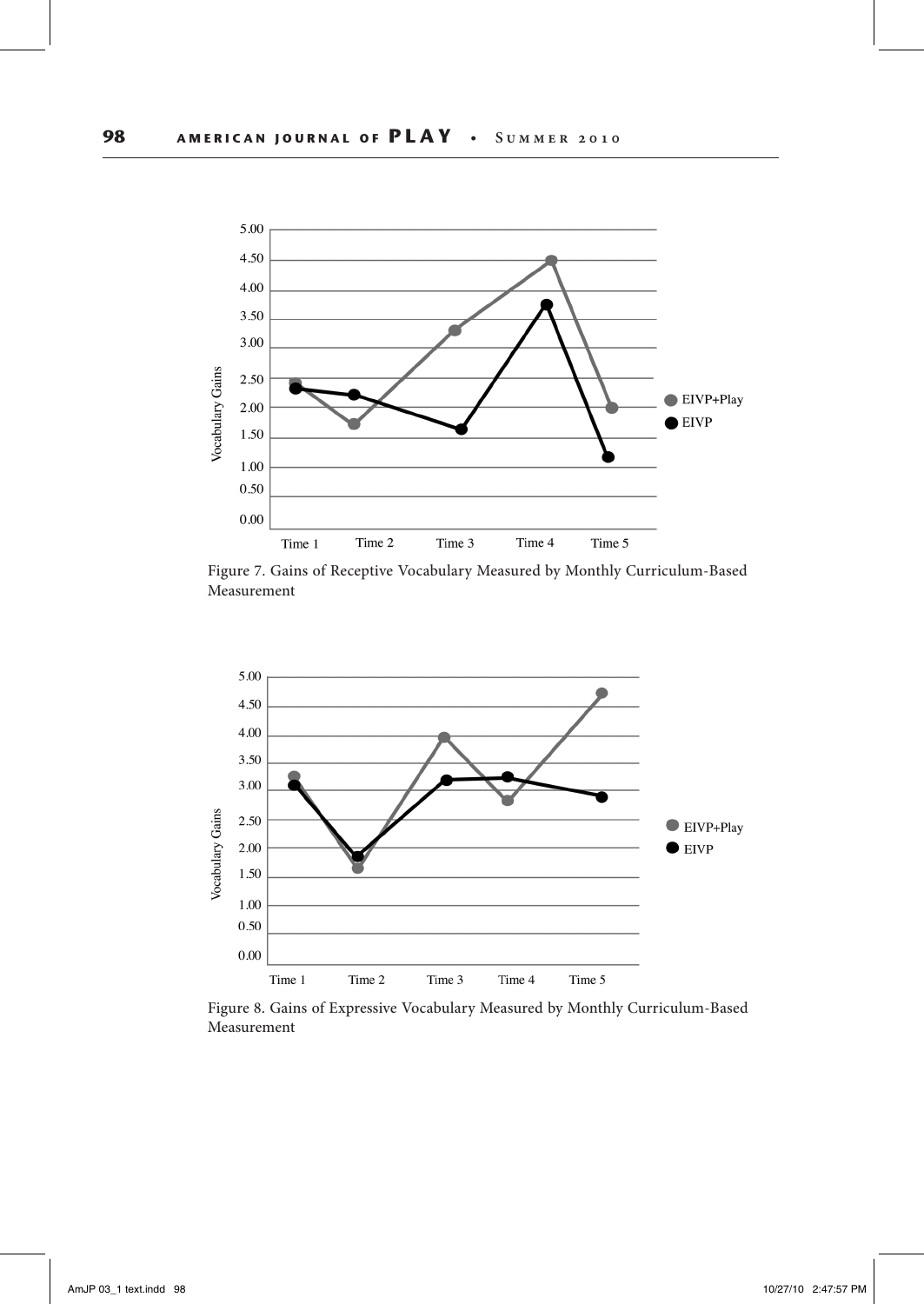## **Discussion**

Our study indicates that the children who received either EIVP or EIVP + Play tutoring increased their vocabularies over the course of the study compared to students who received no tutoring. We also found that adding a play component to the protocol slightly improved both the performance and performance trajectory of the children's vocabulary learning. While these results are encouraging, ultimately gains, even statistically signifcant gains, are not meaningful if they cannot improve classroom-relevant performance. It is from this applied perspective that the clinical signifcance of this intervention becomes apparent. Indeed, more than 60 percent of the children in the EIVP + Play intervention moved from being assessed as at-risk to scoring within age-level averages afer just four months of intervention.

The EIVP  $+$  Play also proved a more powerful intervention for growing an expressive vocabulary, a more challenging gain than receptive vocabulary. It is also noteworthy that while the children in both groups displayed similar patterns of word learning based on the curriculum-targeted words, those children in the play group evidenced a more pronounced learning trajectory.

Why did the addition of play with explicit vocabulary teaching result in better outcomes? It is quite possible that the blending of science-based reading strategies delivered in a play-based format was responsible for the gains. This has substantive implications for program planning. Recently, many education specialists have advocated replacing playtime with explicit literacy-skill instruction. In our study, rather than replacing playtime, we used playtime to teach a literacy skill. Researchers have studied ways to connect literacy with children's play, such as creating literacy-enriched dramatic-play settings (Neuman and Roskos 1993; Christie and Enz 1992), and how to use play to facilitate children's story production and recall (Silvern et al. 1986). These researchers found that dramatic play and acting out stories prompted children to read more and write more, helped them recognize the components of stories (e.g., setting, character, and plot), and improved their ability to remember stories. The focus of literacy skills in the past studies (e.g., reading, writing, and comprehension) were broader than those we measured in this study. Future studies might examine the sort of intensive intervention described in this article in terms of those broader literacy skills the earlier studies measured.

Our study documents one example of how play provides a learning context for literacy. Play can also be a means to learn other literacy skills such as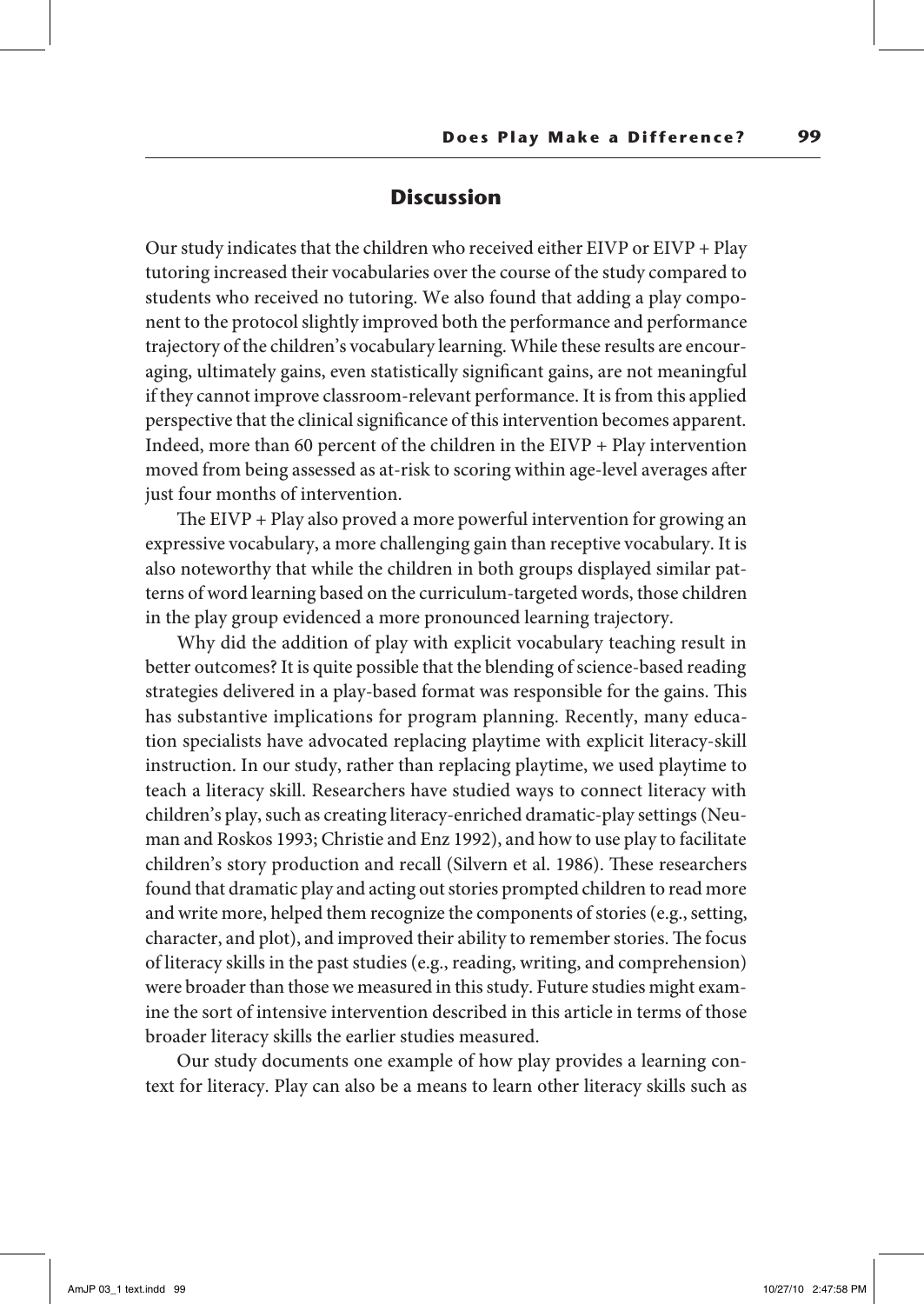alphabet, phonological awareness, print concepts, and comprehension. There are numerous possibilities to integrate literacy with play. In an era of accountability and evidence-based research, examining the impact of play on academic learning is critical to helping early-childhood educators understand the real value of play in school success. We believe that play-based learning and guided play actively engages children in pleasurable and seemingly spontaneous exploration and learning.

### **Limitations and Future Directions**

One of the limitations of our study is the small sample size. Testing the protocols with larger numbers of children might yield samples of individual diferences in the efficacy of the interventions that are tested. For instance, future studies might test the results of boys or girls, or the students' ages in months at onset of the intervention. Second, we did not have a control group against which to compare the efficacy of instructional protocols. The high percentage of children meeting the benchmark on the PPVT-III suggests that EIVP + Play is an efective way to improve children's vocabularies. However, including a control group in future research will further help us understand the protocol's efectiveness compared to regular classroom vocabulary instruction. Similarly, we do not know if it would have been more efficacious for the children to have played with the tutors in a guided-play format than to have had them review the storybook. Indeed, we need to test for guided play alone in boosting expressive vocabulary. For future research, it will be important to follow children over a longer period of time to better understand how their vocabulary developed as measured by both a progress-monitoring instrument (such as our curriculum-based measurement) and a yearly performance assessment to see how the gains made by the EIVP and EIVP + Play groups were maintained. We need ongoing monitoring of children's vocabulary progress to measure the success of early intervention programs.

#### **REFERENCES**

Arnold, David H., Christopher J. Lonigan, Grover J. Whitehurst, and Jefery N. Epstein. 1994. Accelerating language development through picture book reading: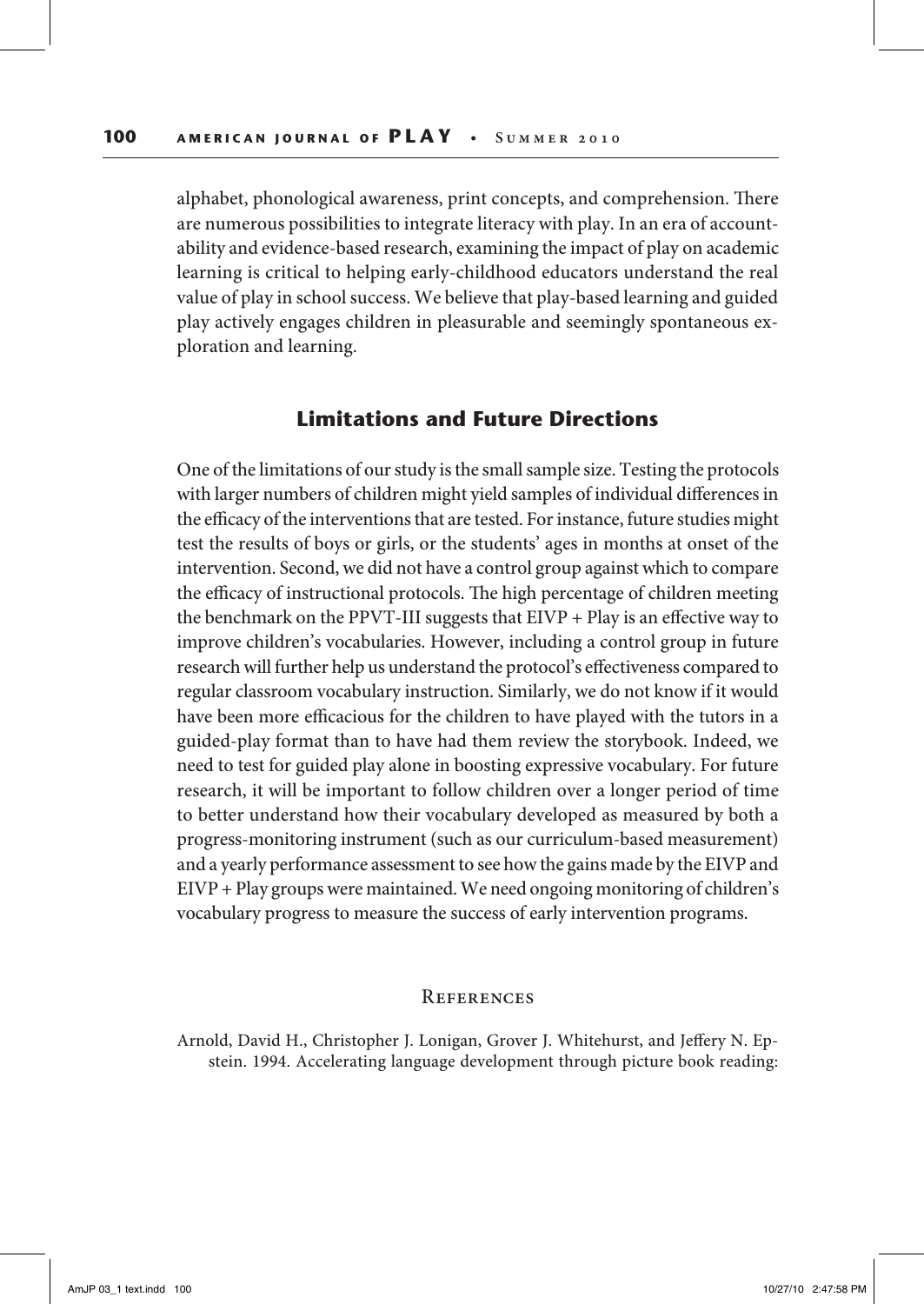Replication and extension to a videotape training format. Journal of Educational Psychology 86:235–43.

- Beals, Diane E., and Patton O. Tabors. 1995. Arboretum, bureaucratic and carbohydrates: Preschoolers' exposure to rare vocabulary at home. First Language 15:57–76.
- Beck, Isabel L., and Margaret G. McKeown. 2007. Increasing young low-income children's oral vocabulary repertoires through rich and focused instruction. The Elementary School Journal 107:251–71.
- Beck, Isabel L., Margaret G. McKeown, and Linda Kucan. 2002. Bringing words to life: Robust vocabulary instruction.
- Bellin, Harvey F., and Dorothy G. Singer. 2006. My magic story car: Video-based play intervention to strengthen emergent literacy of at-risk preschoolers. In Play = learning: How play motivates and enhances children's cognitive and social-emotional growth, ed. Dorothy G. Singer, Roberta M. Golinkoff, and Kathy Hirsh-Pasek, 101–23.
- Bergen, Doris, and Daria Mauer. 2000. Symbolic play, phonological awareness, and literacy skills at three age levels. In Play and literacy in early childhood: Research from multiple perspectives, ed. Kathleen A. Roskos and James F. Christie, 45–62.
- Biemiller, Andrew. 2005. Size and sequence in vocabulary development: Implications for choosing words for primary grade vocabulary instruction. In Teaching and learning vocabulary: Bringing research to practice, ed. Elfrieda H. Hiebert and Michael L. Kamil, 223–42.
- Biemiller, Andrew, and Naomi Slonim. 2001. Estimating root word vocabulary growth in normative and advantaged populations: Evidence for a common sequence of vocabulary acquisition. Journal of Educational Psychology 93:498–520.
- Bloom, Paul. 2001. Précis of How Children Learn the Meaning of Words. Behavioral and Brain Sciences 24:1095–1103.
- Bodrova, Elena, and Deborah J. Leong. 1996. Tools of the mind: The Vygotskian approach to early childhood education.
- ———. 2003. Chopsticks and counting chips: Do play and foundational skills need to compete for the teacher's attention in an early childhood classroom? Young Children 58:10–17.
- Brandon, Karen. 2002. Kindergarten less playful as pressure to achieve grows. Chicago Tribune, October 20.
- Bransford, John D., Brigid Barron, Roy D. Pea, Andrew Meltzof, Patricia Kuhl, Philip Bell, Reed Stevens, et al. 2006. Foundations and opportunities for an interdisciplinary science of learning. In The Cambridge handbook of the learning sciences, ed. R. Keith Sawyer, 19–34.
- Bransford, John D., Ann L. Brown, and Rodney R. Cocking, eds. 2000, frst pub. 1999. How people learn: Brain, mind, experience, and school.
- Bredekamp, Sue. 1997. NAEYC issues revised position statement on developmentally appropriate practice in early childhood programs. Young Children 52:34–40.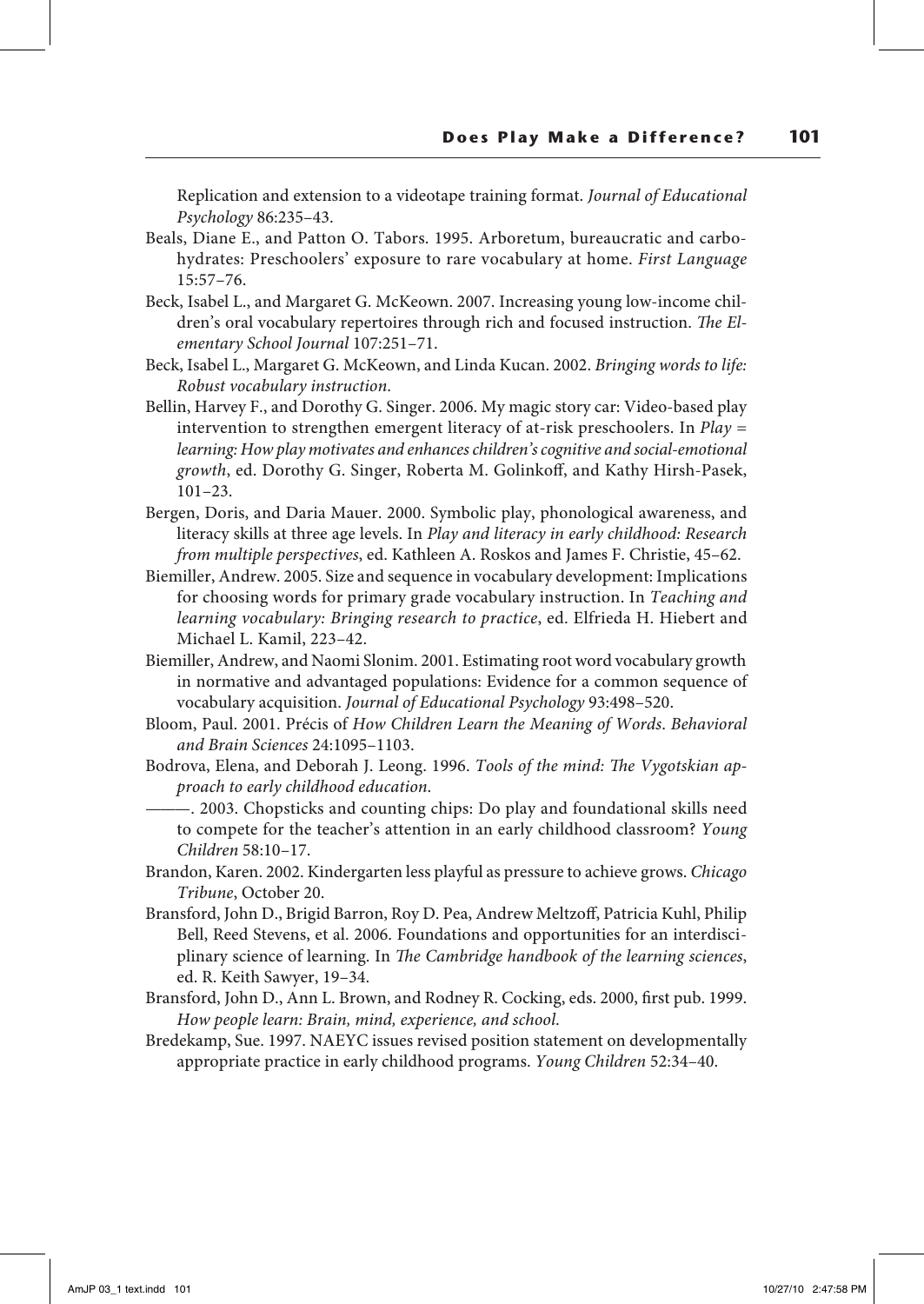- Bredekamp, Sue, and Carol Copple, eds. 1997. Developmentally appropriate practice in early childhood programs. Rev. ed.
- Bruner, Jerome. 1982. The formats of language acquisition. The American Journal of Semiotics 1:1–16.
- Burstein, Karen, Tanis Bryan, James Christie, and Cevriye Ergul. 2004. Curriculum based measurement developed for Arizona Early Reading First. Tempe, AZ: Southwest Institute for Families and Children.
- Chall, Jeanne S., Vicki A. Jacobs, and Luke E. Baldwin. 1990. The reading crisis: Why poor children fall behind.
- Christie, James F., and Billie Enz. 1992. The effects of literacy play interventions on preschoolers' play patterns and literacy development. Early Education and Development 3:205–20.
- Christie, James F., and Kathleen A. Roskos. 2006. Standards, science, and the role of play in early literacy education. In *Play = learning: How play motivates and enhances* children's cognitive and social-emotional growth, ed. Dorothy G. Singer, Roberta M. Golinkof, and Kathy Hirsh-Pasek, 57–73.
- Dale, Edgar, and Jeanne S. Chall. 1948. A formula for predicting readability. Educational Research Bulletin 27:11–28.
- Diamond, Adele, W. Steven Barnett, Jessica Tomas, and Sarah Munro. 2007. Preschool program improves cognitive control. Science 318:1387–88.
- Dickinson, David K., and Joy Moreton. 1991. Predicting specifc kindergarten literacy skills from three-year-olds' preschool experiences. Paper presented at the biennial meeting of the Society for Research in Child Development, Seattle, Washington. Dolch, Edward W. 1948. Problems in reading.
- Dunn, Lloyd M., and Leota M. Dunn. 1997. PPVT-III: Peabody Picture Vocabulary Test. 3rd ed.
- Early Childhood Research Institute on Measuring Growth and Development. 2000. Individual growth and development indicators for preschool children (IGDI). http://ggg.umn.edu.
- Eckler, Judith A., and Otto Weininger. 1989. Structural parallels between pretend play and narratives. Developmental Psychology 25:736–43.
- Fowler, Anne E. 1991. How early phonological development might set the stage for phoneme awareness. In Phonological processes in literacy: A tribute to Isabelle Y. Liberman, ed. Susan A. Brady and Donald P. Shankweiler, 97–117.
- Fuchs, Lynn S., and Douglas Fuchs. 2002. Curriculum-based measurement: Describing competence, enhancing outcomes, evaluating treatment efects, and identifying treatment nonresponders. Peabody Journal of Education 77:64–84.
- Han, Myae. 2009. Teacher-child co-play. In Encyclopedia of play in today's society, ed. Rodney P. Carlisle, 701–5.
- Hart, Betty, and Todd R. Risley. 1995. Meaningful diferences in the everyday experience of young American children.
- Hirsch, E. D., Jr. 2003. Reading comprehension requires knowledge—of words and the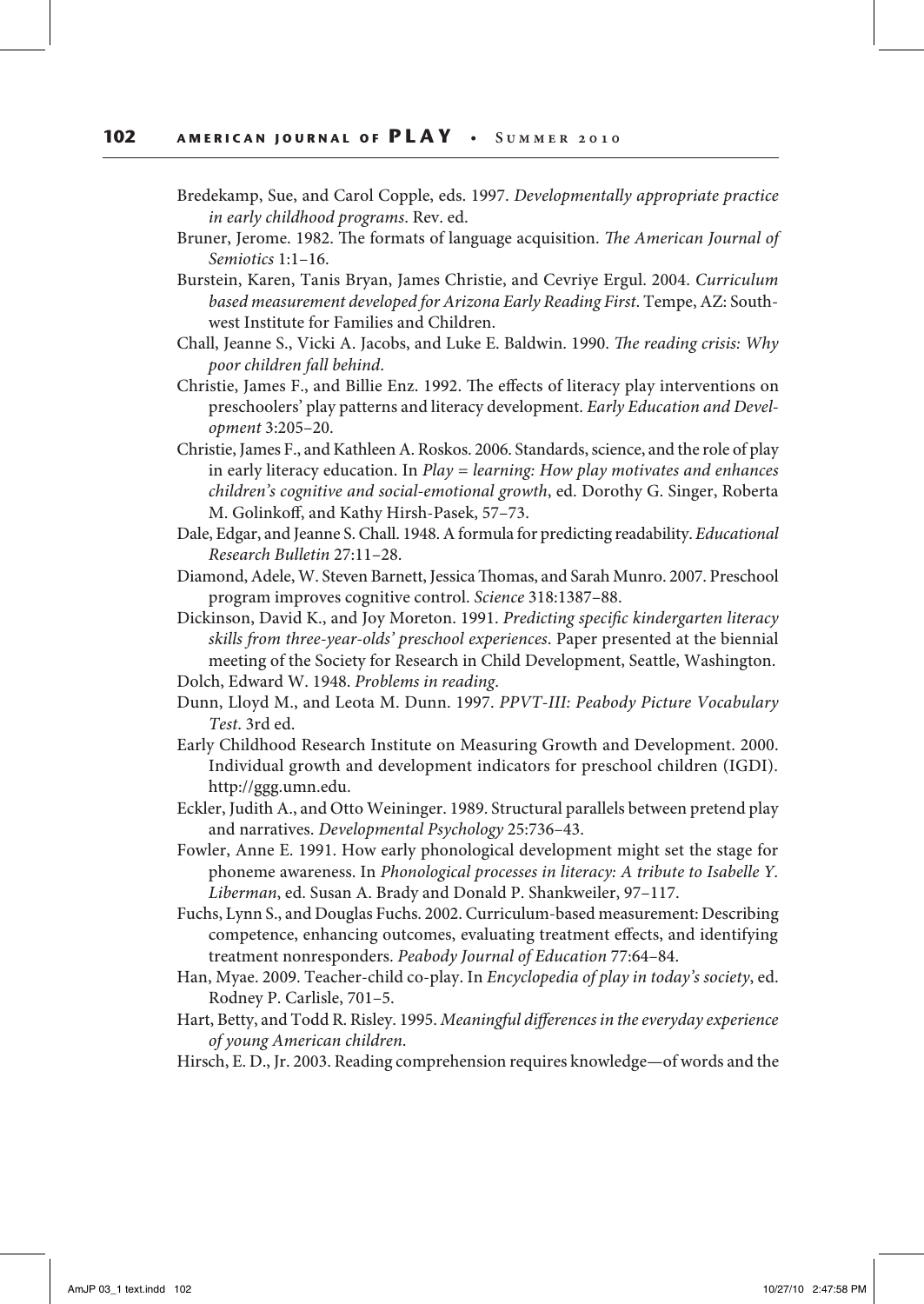world: Scientifc insights into the fourth-grade slump and the nation's stagnant comprehension scores. American Educator 27:10–29.

- Howes, Carollee, and Alison G. Wishard. 2004. Revisiting shared meaning: Looking through the lens of culture and linking shared pretend play through proto-narrative development to emergent literacy. In Children's play: The roots of reading, ed. Edward F. Zigler, Dorothy G. Singer, and Sandra J. Bishop-Josef, 143–58.
- Ilgaz, Hande, and Ayhan Aksu-Koç. 2005. Episodic development in preschool children's play-prompted and direct-elicited narratives. Cognitive Development 20:526–44.
- Johnson, Dirk. 1998. Many schools putting an end to child's play. New York Times, April 7.
- Johnson, James E., James F. Christie, and Francis Wardle. 2005. Play, development, and early education.
- Metsala, Jamie L. 1999. Young children's phonological awareness and nonword repetition as a function of vocabulary development. Journal of Educational Psychology 91:3–19.
- Morrow, Lesley Mandel 1990. Preparing the classroom environment to promote literacy during play. Early Childhood Research Quarterly 5:537–54.
- National Association for the Education of Young Children. 2009a. Developmentally appropriate practice in early childhood programs serving children from birth through age 8: Position statement. http://www.naeyc.org/fles/naeyc/fle/ positions/PSDAP.pdf.

———. 2009b. Key messages of the position statement. http://www.naeyc.org/fles/ naeyc/fle/positions/KeyMessages.pdf .

- National Reading Panel. 2000. Teaching children to read: An evidence-based assessment of the scientifc research literature on reading and its implications for reading instruction. National Institutes of Health pub. no. 00–4769.
- Neuman, Susan B., and Kathy Roskos. 1992. Literacy objects as cultural tools: Efects on children's literacy behaviors in play. Reading Research Quarterly 27:203–25.
	- ———. 1993. Access to print for children of poverty: Diferential efects of adult mediation and literacy-enriched play settings on environmental and functional print tasks. American Educational Research Journal 30:95–122.
- Owocki, Gretchen. 1999. Literacy through play.
- Pellegrini, Anthony D. 1987. Applied child study: A developmental approach.
- Pellegrini, Anthony D., and Lee Galda. 1990. Children's play, language, and early literacy. Topics in Language Disorders 10:76–88.
- Robbins, Claudia, and Linnea C. Ehri. 1994. Reading storybooks to kindergartners helps them learn new vocabulary words. Journal of Educational Psychology 86:54–64.
- Roskos, Kathleen A., and James F. Christie. 2001. Under the lens: The play-literacy relationship in theory and practice. In Early education and care, and reconceptualizing play, ed. Stuart Reifel and Mac H. Brown, 321–37.
- Roskos, Kathleen, Cevriye Ergul, Tanis Bryan, Karen Burstein, James Christie, and Myae Han. 2008. Who's learning what words and how fast? Preschoolers' vo-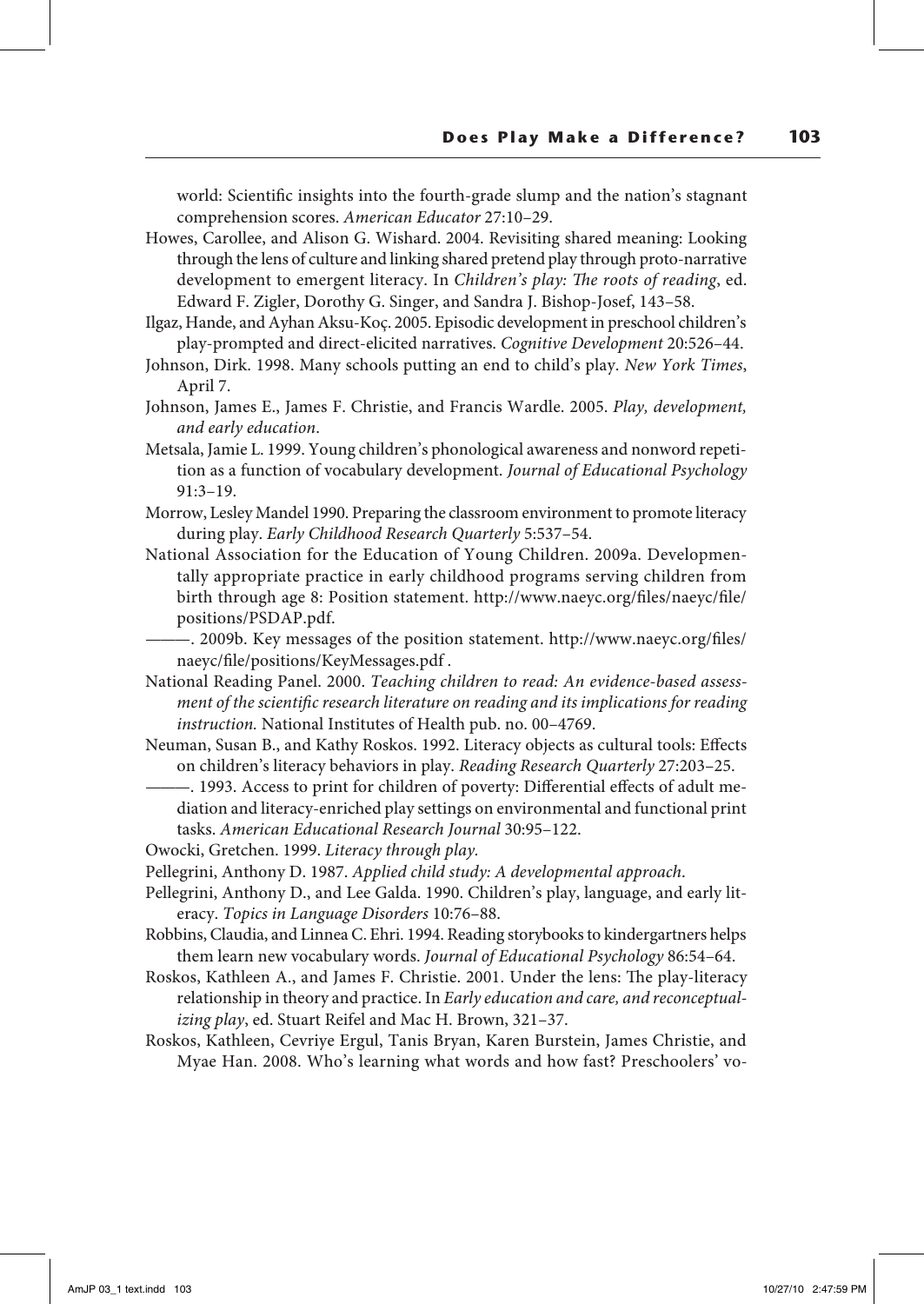cabulary growth in an early literacy program. Journal of Research in Childhood Education 22:275–90.

- Roskos, Kathleen A., Patton O. Tabors, and Lisa A. Lenhart. 2004. Oral language and early literacy in preschool: Talking, reading, and writing.
	- ———. 2009. Oral language and early literacy in preschool: Talking, reading, and writing. 2nd ed.
- Roskos, Kathy, Carol Vukelich, Myae Han, and Noreen S. Moore. 2007. Building vocabulary: The effects of a tier 2 intervention on Head Start children's vocabulary development. Paper presented at the annual meeting of the National Reading Conference, Austin, Texas.
- Sawyer, R. Keith, ed. 2006. The Cambridge handbook of the learning sciences.
- Schwanenfugel, Paula J., Claire E. Hamilton, Barbara A. Bradley, Hilary P. Ruston, Stacey Neuharth-Pritchett, and M. Adelaida Restrepo. 2005. Classroom practices for vocabulary enhancement in prekindergarten: Lessons from PAVEd for success. In Teaching and learning vocabulary: Bringing research to practice, ed. Elfrieda H. Hiebert and Michael L. Kamil, 155–78.
- Sénéchal, Monique. 1997. The differential effect of storybook reading on preschoolers' acquisition of expressive and receptive vocabulary. Journal of Child Language 24:123–38.
- Sénéchal, Monique, and Edward H. Cornell. 1993. Vocabulary acquisition through shared reading experiences. Reading Research Quarterly 28:360–74.
- Sénéchal, Monique, Eleanor Thomas, and Jo-Ann Monker. 1995. Individual differences in 4-year-old children's acquisition of vocabulary during storybook reading. Journal of Educational Psychology 87:218–29.
- Shonkof, Jack P., and Deborah A. Phillips, eds. 2000. From neurons to neighborhoods: The science of early childhood development.
- Silvern, Steven B., J. B. Taylor, P. A. Williamson, E. Surbeck, and M. F. Kelley. 1986. Young children's story recall as a product of play, story familiarity, and adult intervention. Merrill-Palmer Quarterly 32:73–86.
- Singer, Dorothy G., Roberta M. Golinkoff, and Kathy Hirsh-Pasek, eds. 2006. Play = learning: How play motivates and enhances children's cognitive and social-emotional growth.
- Spache, George D. 1974, frst pub. 1958. Good reading for poor readers.
- Valdez-Menchaca, Marta C., and Grover J. Whitehurst. 1992. Accelerating language development through picture book reading: A systematic extension to Mexican day care. Developmental Psychology 28:1106–14.
- Van Hoorn, Judith L., Patricia M. Nourot, Barbara Scales, and Keith R. Alward. 2003. Play at the center of the curriculum. 3rd ed.
- Vukelich, Carol. 1994. Efects of play interventions on young children's reading of environmental print. Early Childhood Research Quarterly 9:153–70.
- Vygotsky, Lev S. 1978. Mind in society: The development of higher psychological processes.